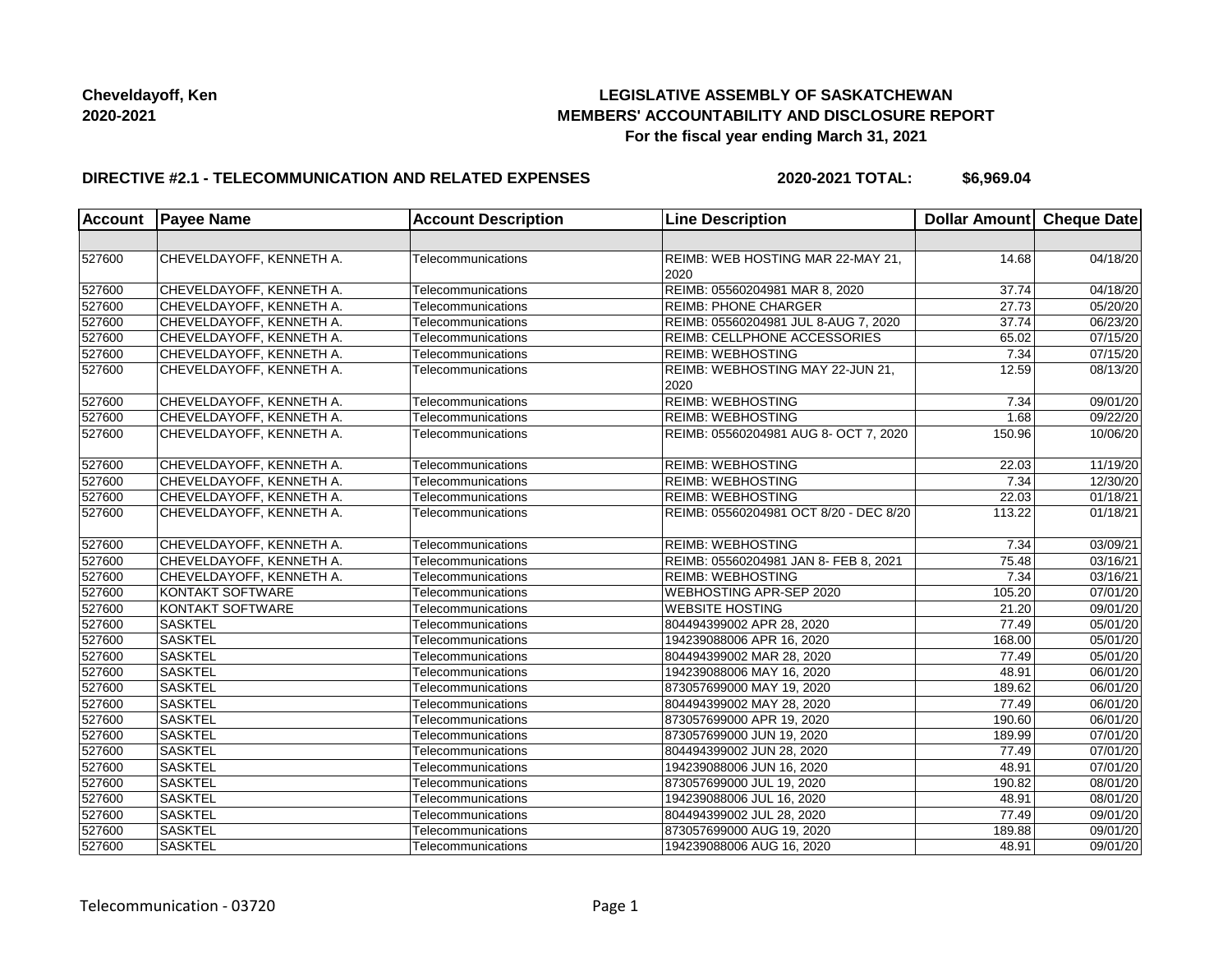# **LEGISLATIVE ASSEMBLY OF SASKATCHEWAN MEMBERS' ACCOUNTABILITY AND DISCLOSURE REPORT For the fiscal year ending March 31, 2021**

# **DIRECTIVE #2.1 - TELECOMMUNICATION AND RELATED EXPENSES**

**2020-2021 TOTAL: \$6,969.04**

| <b>Account</b> | <b>Payee Name</b>         | <b>Account Description</b> | <b>Line Description</b>                                 | Dollar Amount Cheque Date |                       |
|----------------|---------------------------|----------------------------|---------------------------------------------------------|---------------------------|-----------------------|
|                |                           |                            |                                                         |                           |                       |
| 527600         | <b>SASKTEL</b>            | Telecommunications         | 804494399002 AUG 28, 2020                               | 77.49                     | 09/01/20              |
| 527600         | <b>SASKTEL</b>            | Telecommunications         | 194239088006 SEP 16, 2020                               | 48.91                     | 10/01/20              |
| 527600         | <b>SASKTEL</b>            | Telecommunications         | 873057699000 SEP 19, 2020                               | 191.47                    | 10/01/20              |
| 527600         | <b>SASKTEL</b>            | Telecommunications         | 804494399002 SEPTEMBER 28, 2020                         | 77.49                     | 10/01/20              |
| 527600         | <b>SASKTEL</b>            | Telecommunications         | 873057699000 OCT 19, 2020                               | 193.34                    | 11/01/20              |
| 527600         | <b>SASKTEL</b>            | Telecommunications         | 804494399002 OCT 28, 2020                               | 77.49                     | 11/01/20              |
| 527600         | <b>SASKTEL</b>            | Telecommunications         | 873057699000 NOV 19, 2020                               | 190.66                    | 12/01/20              |
| 527600         | <b>SASKTEL</b>            | Telecommunications         | 194239088006 NOV 16, 2020                               | 49.12                     | 12/01/20              |
| 527600         | <b>SASKTEL</b>            | Telecommunications         | 804494399002 NOV 28, 2020                               | 77.49                     | 12/01/20              |
| 527600         | <b>SASKTEL</b>            | Telecommunications         | <b>RTV-KEN CHEVELDAYOFF-MOBILE</b><br><b>DEVICE USE</b> | $-48.91$                  | 12/04/20              |
| 527600         | <b>SASKTEL</b>            | Telecommunications         | 873057699000 DEC 19, 2020                               | 189.90                    | $\overline{01}/01/21$ |
| 527600         | <b>SASKTEL</b>            | Telecommunications         | 804494399002 DEC 28, 2020                               | 77.49                     | 01/01/21              |
| 527600         | <b>SASKTEL</b>            | Telecommunications         | 194239088006 DEC 16, 2020                               | 116.95                    | 01/01/21              |
| 527600         | SASKTEL                   | Telecommunications         | 194239088006 JAN 16, 2021                               | 100.45                    | 01/16/21              |
| 527600         | <b>SASKTEL</b>            | Telecommunications         | 804494399002 JAN 28, 2021                               | 77.49                     | $\overline{02}/01/21$ |
| 527600         | <b>SASKTEL</b>            | Telecommunications         | 873057699000 JAN 19, 2021                               | 199.19                    | $\overline{02}/01/21$ |
| 527600         | <b>SASKTEL</b>            | Telecommunications         | 194239088006 FEB 16, 2021                               | 123.27                    | 03/01/21              |
| 527600         | <b>SASKTEL</b>            | Telecommunications         | 873057699000 FEB 19, 2021                               | 190.28                    | 03/01/21              |
| 527600         | <b>SASKTEL</b>            | Telecommunications         | 804494399002 FEB 28, 2021                               | 77.49                     | 03/01/21              |
| 527600         | <b>SASKTEL</b>            | Telecommunications         | 194239088006 MAR 16, 2021                               | 111.86                    | 03/16/21              |
| 527600         | <b>SASKTEL</b>            | Telecommunications         | 873057699000 MAR 19, 2021                               | 190.65                    | 03/19/21              |
| 527600         | TS SURELOCK SECURITY LTD. | Telecommunications         | SECURITY MONITORING APR 2020-MAR                        | 470.00                    | 04/01/20              |
|                |                           |                            | 2021                                                    |                           |                       |
| 527600         | TS SURELOCK SECURITY LTD. | Telecommunications         | <b>SECURITY MONITORING</b>                              | 241.68                    | 06/23/20              |
| 527600         | TS SURELOCK SECURITY LTD. | Telecommunications         | <b>SECURITY MONITORING</b>                              | 40.00                     | 03/01/21              |
| 527600         | <b>WEB HOSTING CANADA</b> | Telecommunications         | <b>WEBHOSTING</b>                                       | 11.99                     | 05/01/20              |
| 527600         | <b>WEB HOSTING CANADA</b> | Telecommunications         | <b>WEBHOSTING</b>                                       | 11.99                     | 06/01/20              |
| 527600         | <b>WEB HOSTING CANADA</b> | Telecommunications         | <b>WEBHOSTING</b>                                       | $-11.99$                  | 08/11/20              |
| 530600         | <b>SASKTEL</b>            | Placement - Tender Ads     | 873057699000 APR 19, 2020                               | 114.15                    | $\overline{06}/01/20$ |
| 530600         | <b>SASKTEL</b>            | Placement - Tender Ads     | 873057699000 MAY 19, 2020                               | 114.15                    | 06/01/20              |
| 530600         | <b>SASKTEL</b>            | Placement - Tender Ads     | 873057699000 JUN 19, 2020                               | 114.15                    | 07/01/20              |
| 530600         | <b>SASKTEL</b>            | Placement - Tender Ads     | 873057699000 JUL 19, 2020                               | 114.15                    | 08/01/20              |
| 530600         | <b>SASKTEL</b>            | Placement - Tender Ads     | 873057699000 AUG 19, 2020                               | 114.15                    | 09/01/20              |
| 530600         | <b>SASKTEL</b>            | Placement - Tender Ads     | 873057699000 SEP 19, 2020                               | 114.15                    | 10/01/20              |
| 530600         | <b>SASKTEL</b>            | Placement - Tender Ads     | 873057699000 OCT 19, 2020                               | 114.15                    | 11/01/20              |
| 530600         | <b>SASKTEL</b>            | Placement - Tender Ads     | 873057699000 NOV 19, 2020                               | 114.15                    | 12/01/20              |
| 530600         | <b>SASKTEL</b>            | Placement - Tender Ads     | 873057699000 DEC 19, 2020                               | 114.15                    | 01/01/21              |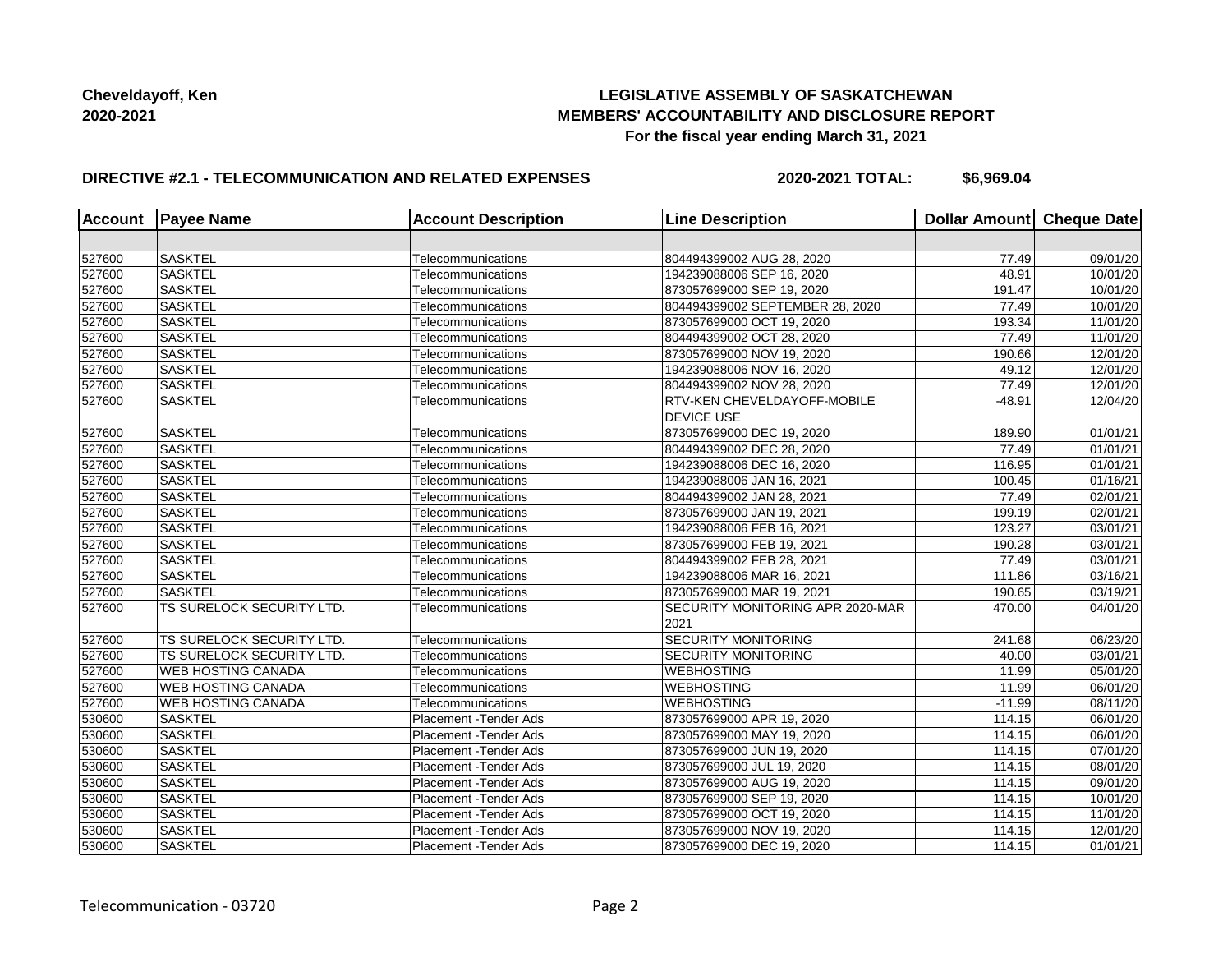# **LEGISLATIVE ASSEMBLY OF SASKATCHEWAN MEMBERS' ACCOUNTABILITY AND DISCLOSURE REPORT For the fiscal year ending March 31, 2021**

# **DIRECTIVE #2.1 - TELECOMMUNICATION AND RELATED EXPENSES**

**2020-2021 TOTAL: \$6,969.04**

|        | Account Payee Name        | lAccount Description    | <b>Line Description</b>   | <b>Dollar Amountl Cheque Date</b> |          |
|--------|---------------------------|-------------------------|---------------------------|-----------------------------------|----------|
|        |                           |                         |                           |                                   |          |
| 530600 | <b>ISASKTEL</b>           | Placement - Tender Ads  | 873057699000 JAN 19, 2021 | 114.15                            | 02/01/21 |
| 530600 | <b>SASKTEL</b>            | Placement -Tender Ads   | 873057699000 FEB 19, 2021 | 114.15                            | 03/01/21 |
| 530600 | <b>SASKTEL</b>            | Placement - Tender Ads  | 873057699000 MAR 19, 2021 | 114.15                            | 03/19/21 |
| 564600 | ICHEVELDAYOFF, KENNETH A. | Computer Software -Exp  | <b>IREIMB: SOFTWARE</b>   | 1.724.91                          | 01/18/21 |
| 564600 | CHEVELDAYOFF, KENNETH A.  | Computer Software - Exp | <b>REIMB: SOFTWARE</b>    | $-1.724.91$                       | 01/18/21 |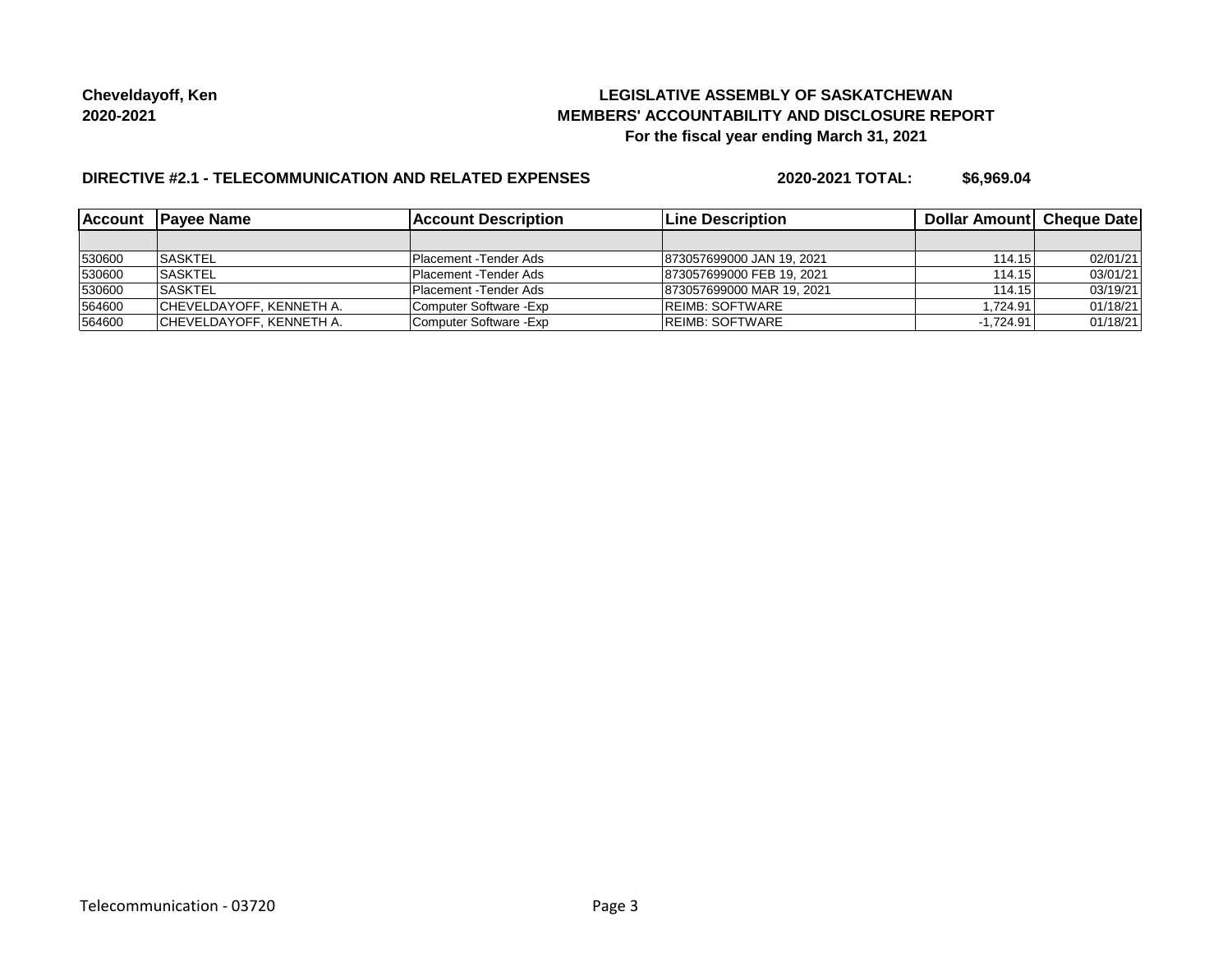# **LEGISLATIVE ASSEMBLY OF SASKATCHEWAN MEMBERS' ACCOUNTABILITY AND DISCLOSURE REPORT For the fiscal year ending March 31, 2021**

#### **DIRECTIVE #3.1 - MLA TRAVEL AND LIVING EXPENSES**

**2020-2021 TOTAL: \$45,510.84**

| <b>Account</b> | <b>Payee Name</b>        | <b>Account Description</b>  | <b>Line Description</b>           | Dollar Amount Cheque Date |                       |
|----------------|--------------------------|-----------------------------|-----------------------------------|---------------------------|-----------------------|
|                |                          |                             |                                   |                           |                       |
| 541900         | CHEVELDAYOFF, KENNETH A. | Elected Rep - Travel        | MLA TRAVEL APR 1-MAY 31, 2020     | 1,300.00                  | 05/14/20              |
| 541900         | CHEVELDAYOFF, KENNETH A. | Elected Rep - Travel        | MLA TRAVEL MAY 1-31, 2020         | 650.00                    | 06/23/20              |
| 541900         | CHEVELDAYOFF, KENNETH A. | Elected Rep - Travel        | MLA TRAVEL APR 2-16, 2020         | 445.60                    | 06/23/20              |
| 541900         | CHEVELDAYOFF, KENNETH A. | Elected Rep - Travel        | MLA TRAVEL APR 17-30, 2020        | 505.60                    | 06/23/20              |
| 541900         | CHEVELDAYOFF, KENNETH A. | <b>Elected Rep - Travel</b> | MLA TRAVEL MAY 16-30, 2020        | 1,234.95                  | 07/01/20              |
| 541900         | CHEVELDAYOFF, KENNETH A. | <b>Elected Rep - Travel</b> | MLA TRAVEL MAY 1-15, 2020         | 1,128.10                  | 07/01/20              |
| 541900         | CHEVELDAYOFF, KENNETH A. | <b>Elected Rep - Travel</b> | MLA TRAVEL JUN 1-15, 2020         | 1,500.50                  | 07/02/20              |
| 541900         | CHEVELDAYOFF, KENNETH A. | <b>Elected Rep - Travel</b> | MLA TRAVEL JUN 16-30, 2020        | 2,549.50                  | 07/02/20              |
| 541900         | CHEVELDAYOFF, KENNETH A. | <b>Elected Rep - Travel</b> | MLA TRAVEL JUL 1-31, 2020         | 650.00                    | 07/09/20              |
| 541900         | CHEVELDAYOFF, KENNETH A. | <b>Elected Rep - Travel</b> | MLA TRAVEL JUL 1-8, 2020          | 1,644.45                  | 07/15/20              |
| 541900         | CHEVELDAYOFF, KENNETH A. | <b>Elected Rep - Travel</b> | MLA TRAVEL JUL 9-22, 2020         | 1,658.65                  | 08/04/20              |
| 541900         | CHEVELDAYOFF, KENNETH A. | <b>Elected Rep - Travel</b> | MLA TRAVEL AUG 1-15, 2020         | 1,714.45                  | 09/01/20              |
| 541900         | CHEVELDAYOFF, KENNETH A. | <b>Elected Rep - Travel</b> | MLA TRAVEL AUG 16-27, 2020        | 1,159.70                  | 09/01/20              |
| 541900         | CHEVELDAYOFF, KENNETH A. | <b>Elected Rep - Travel</b> | MLA TRAVEL AUG 1-31, 2020         | 650.00                    | 09/01/20              |
| 541900         | CHEVELDAYOFF, KENNETH A. | Elected Rep - Travel        | MLA TRAVEL JUL 24-31, 2020        | 608.18                    | 09/01/20              |
| 541900         | CHEVELDAYOFF, KENNETH A. | Elected Rep - Travel        | MLA TRAVEL AUG 27 TO SEP 10, 2020 | 1,297.23                  | 09/16/20              |
| 541900         | CHEVELDAYOFF, KENNETH A. | Elected Rep - Travel        | MLA TRAVEL SEP 11-20, 2020        | 648.50                    | 09/22/20              |
| 541900         | CHEVELDAYOFF, KENNETH A. | <b>Elected Rep - Travel</b> | MLA TRAVEL SEP 1-30, 2020         | 650.00                    | $\overline{09}/22/20$ |
| 541900         | CHEVELDAYOFF, KENNETH A. | Elected Rep - Travel        | MLA TRAVEL SEP 21-29, 2020        | 349.13                    | 10/06/20              |
| 541900         | CHEVELDAYOFF, KENNETH A. | Elected Rep - Travel        | MLA TRAVEL OCT 27-31, 2020        | 650.00                    | 11/19/20              |
| 541900         | CHEVELDAYOFF, KENNETH A. | Elected Rep - Travel        | MLA TRAVEL NOV 9-16, 2020         | 488.35                    | 11/19/20              |
| 541900         | CHEVELDAYOFF, KENNETH A. | Elected Rep - Travel        | MLA TRAVEL OCT 27-NOV 8, 2020     | 988.15                    | 11/19/20              |
| 541900         | CHEVELDAYOFF, KENNETH A. | <b>Elected Rep - Travel</b> | MLA TRAVEL NOV 17-29, 2020        | 1,897.45                  | 12/01/20              |
| 541900         | CHEVELDAYOFF, KENNETH A. | Elected Rep - Travel        | MLA TRAVEL NOV 1-30, 2020         | 650.00                    | 12/01/20              |
| 541900         | CHEVELDAYOFF, KENNETH A. | Elected Rep - Travel        | MLA TRAVEL NOV 30-DEC 13, 2020    | 1,773.10                  | 12/16/20              |
| 541900         | CHEVELDAYOFF, KENNETH A. | <b>Elected Rep - Travel</b> | MLA TRAVEL DEC 14-18, 2020        | 772.15                    | 12/30/20              |
| 541900         | CHEVELDAYOFF, KENNETH A. | Elected Rep - Travel        | MLA TRAVEL DEC 1-31, 2020         | 650.00                    | 12/30/20              |
| 541900         | CHEVELDAYOFF, KENNETH A. | Elected Rep - Travel        | MLA TRAVEL JAN 1-31, 2021         | 650.00                    | 01/18/21              |
| 541900         | CHEVELDAYOFF, KENNETH A. | <b>Elected Rep - Travel</b> | MLA TRAVEL DEC 19/20 - JAN 5/21   | 2,183.60                  | 01/18/21              |
| 541900         | CHEVELDAYOFF, KENNETH A. | <b>Elected Rep - Travel</b> | MLA TRAVEL JAN 6-20, 2021         | 1,917.58                  | 01/28/21              |
| 541900         | CHEVELDAYOFF, KENNETH A. | Elected Rep - Travel        | MLA TRAVEL JAN 21-28, 2021        | 1,254.70                  | 02/01/21              |
| 541900         | CHEVELDAYOFF, KENNETH A. | <b>Elected Rep - Travel</b> | MLA TRAVEL FEB 1-28, 2021         | 650.00                    | 02/17/21              |
| 541900         | CHEVELDAYOFF, KENNETH A. | <b>Elected Rep - Travel</b> | MLA TRAVEL JAN 29-FEB 10, 2021    | 2,182.00                  | 02/17/21              |
| 541900         | CHEVELDAYOFF, KENNETH A. | <b>Elected Rep - Travel</b> | MLA TRAVEL FEB 11-19, 2021        | 1,419.28                  | 02/23/21              |
| 541900         | CHEVELDAYOFF, KENNETH A. | Elected Rep - Travel        | MLA TRAVEL FEB 20- MAR 4, 2021    | 2,204.03                  | 03/09/21              |
| 541900         | CHEVELDAYOFF, KENNETH A. | Elected Rep - Travel        | MLA TRAVEL MAR 5-11, 2021         | 1,269.08                  | 03/16/21              |
| 541900         | CHEVELDAYOFF, KENNETH A. | Elected Rep - Travel        | MLA TRAVEL MAR 1-31, 2021         | 650.00                    | 03/23/21              |
| 541900         | CHEVELDAYOFF, KENNETH A. | Elected Rep - Travel        | MLA TRAVEL MAR 12-19, 2021        | 1,382.38                  | 03/23/21              |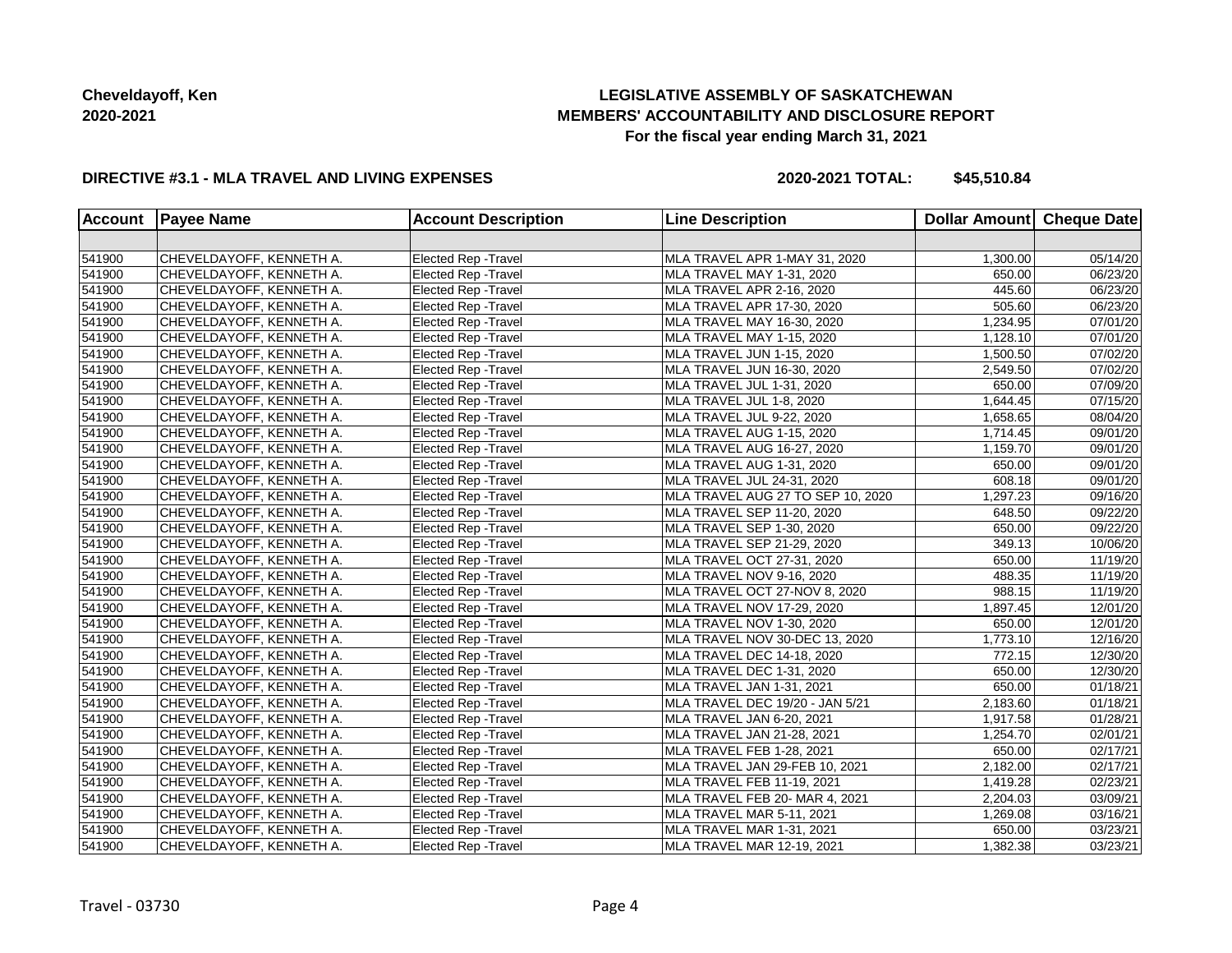# **LEGISLATIVE ASSEMBLY OF SASKATCHEWAN MEMBERS' ACCOUNTABILITY AND DISCLOSURE REPORT For the fiscal year ending March 31, 2021**

#### **DIRECTIVE #3.1 - MLA TRAVEL AND LIVING EXPENSES**

**2020-2021 TOTAL: \$45,510.84**

| <b>Account</b> | Pavee Name                           | <b>Description</b>      | <b>Description</b><br>_ıne                | Dollai<br>Amount | Cheque<br>Date |
|----------------|--------------------------------------|-------------------------|-------------------------------------------|------------------|----------------|
|                |                                      |                         |                                           |                  |                |
| 541900         | KENNETH A.<br><b>CHEVEL</b><br>_∪A⊻' | Elected Rep -<br>Travel | L MAR 20-31, 2021<br><b>MLA</b><br>TRAVEL | 534.45. ا        | 03/31/2        |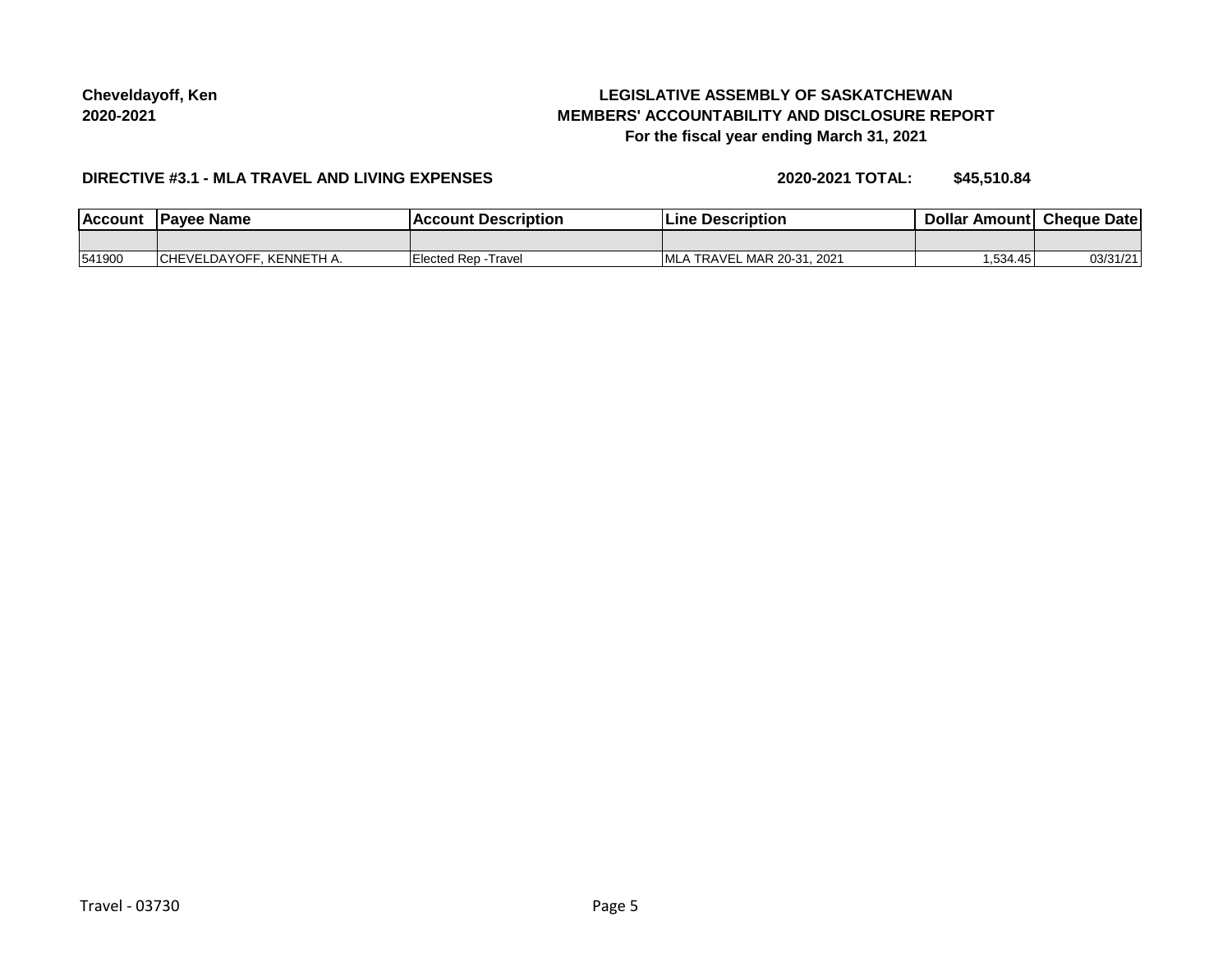# **LEGISLATIVE ASSEMBLY OF SASKATCHEWAN MEMBERS' ACCOUNTABILITY AND DISCLOSURE REPORT For the fiscal year ending March 31, 2021**

#### **DIRECTIVE #4.1 - CONSTITUENCY SERVICE EXPENSES**

| <b>Account</b> | <b>Payee Name</b>                               | <b>Account Description</b>                | <b>Line Description</b>                          | Dollar Amount | <b>Cheque Date</b> |
|----------------|-------------------------------------------------|-------------------------------------------|--------------------------------------------------|---------------|--------------------|
|                |                                                 |                                           |                                                  |               |                    |
| 522000         | COLLIERS MCCLOCKLIN REAL ESTATE<br>CORP.        | Rent of Ground, Buildings and Other Space | APRIL 2020 MLA OFFICE RENT                       | 2,721.46      | 04/01/20           |
| 522000         | <b>COLLIERS MCCLOCKLIN REAL ESTATE</b><br>CORP. | Rent of Ground, Buildings and Other Space | MAY 2020 MLA OFFICE RENT                         | 2,721.46      | 05/01/20           |
| 522000         | COLLIERS MCCLOCKLIN REAL ESTATE<br>CORP.        | Rent of Ground, Buildings and Other Space | JUNE 2020 MLA OFFICE RENT                        | 2,721.46      | 06/11/20           |
| 522000         | COLLIERS MCCLOCKLIN REAL ESTATE<br>CORP.        | Rent of Ground, Buildings and Other Space | <b>RTV-CHEVELDAYOFF, KEN-RENT JUNE</b><br>2020   | $-1,252.47$   | 07/07/20           |
| 522000         | COLLIERS MCCLOCKLIN REAL ESTATE<br>CORP.        | Rent of Ground, Buildings and Other Space | JUL 2020 MLA OFFICE RENT                         | 2,721.46      | 08/01/20           |
| 522000         | COLLIERS MCCLOCKLIN REAL ESTATE<br>CORP.        | Rent of Ground, Buildings and Other Space | AUG 2020 MLA OFFICE RENT                         | 2,721.46      | 08/01/20           |
| 522000         | COLLIERS MCCLOCKLIN REAL ESTATE<br>CORP.        | Rent of Ground, Buildings and Other Space | SEPT 2020 MLA OFFICE RENT                        | 2,721.46      | 09/01/20           |
| 522000         | COLLIERS MCCLOCKLIN REAL ESTATE<br>CORP.        | Rent of Ground, Buildings and Other Space | RTV - KEN CHEVELDAYOFF - RENT<br>AUGUST 2020     | $-1,260.72$   | 09/16/20           |
| 522000         | COLLIERS MCCLOCKLIN REAL ESTATE<br>CORP.        | Rent of Ground, Buildings and Other Space | RTV-KEN CHEVELDAYOFF-SEP 2020<br><b>RENT</b>     | $-1,185.72$   | 10/26/20           |
| 522000         | COLLIERS MCCLOCKLIN REAL ESTATE<br>CORP.        | Rent of Ground, Buildings and Other Space | NOV 2020 MLA OFFICE RENT                         | 2,721.46      | 11/01/20           |
| 522000         | COLLIERS MCCLOCKLIN REAL ESTATE<br>CORP.        | Rent of Ground, Buildings and Other Space | OCT 2020 MLA OFFICE RENT                         | 2,721.46      | 11/01/20           |
| 522000         | COLLIERS MCCLOCKLIN REAL ESTATE<br>CORP.        | Rent of Ground, Buildings and Other Space | RTV-KEN CHEVELDAYOFF-OCT 2020<br><b>RENT</b>     | $-1,235.72$   | 11/18/20           |
| 522000         | COLLIERS MCCLOCKLIN REAL ESTATE<br>CORP.        | Rent of Ground, Buildings and Other Space | DEC 2020 MLA OFFICE RENT                         | 2,721.46      | 12/01/20           |
| 522000         | COLLIERS MCCLOCKLIN REAL ESTATE<br>CORP.        | Rent of Ground, Buildings and Other Space | JAN 2021 MLA OFFICE RENT                         | 2,721.46      | 01/01/21           |
| 522000         | COLLIERS MCCLOCKLIN REAL ESTATE<br>CORP.        | Rent of Ground, Buildings and Other Space | <b>RTV-KEN CHEVELDAYOFF-RENT DEC</b><br>2020     | $-1,460.73$   | 01/15/21           |
| 522000         | COLLIERS MCCLOCKLIN REAL ESTATE<br>CORP.        | Rent of Ground, Buildings and Other Space | FEB 2021 MLA OFFICE RENT                         | 2,721.46      | 01/28/21           |
| 522000         | COLLIERS MCCLOCKLIN REAL ESTATE<br>CORP.        | Rent of Ground, Buildings and Other Space | MAR 2021 MLA OFFICE RENT                         | 2.721.46      | 02/17/21           |
| 522000         | COLLIERS MCCLOCKLIN REAL ESTATE<br>CORP.        | Rent of Ground, Buildings and Other Space | RTV - KEN CHEVELDAYOFF - JAN 2021<br><b>RENT</b> | $-1,235.72$   | 02/19/21           |
| 522000         | COLLIERS MCCLOCKLIN REAL ESTATE<br>CORP.        | Rent of Ground, Buildings and Other Space | RTV - KEN CHEVELDAYOFF - RENT<br>FEBRUARY 2021   | $-1,836.96$   | 03/30/21           |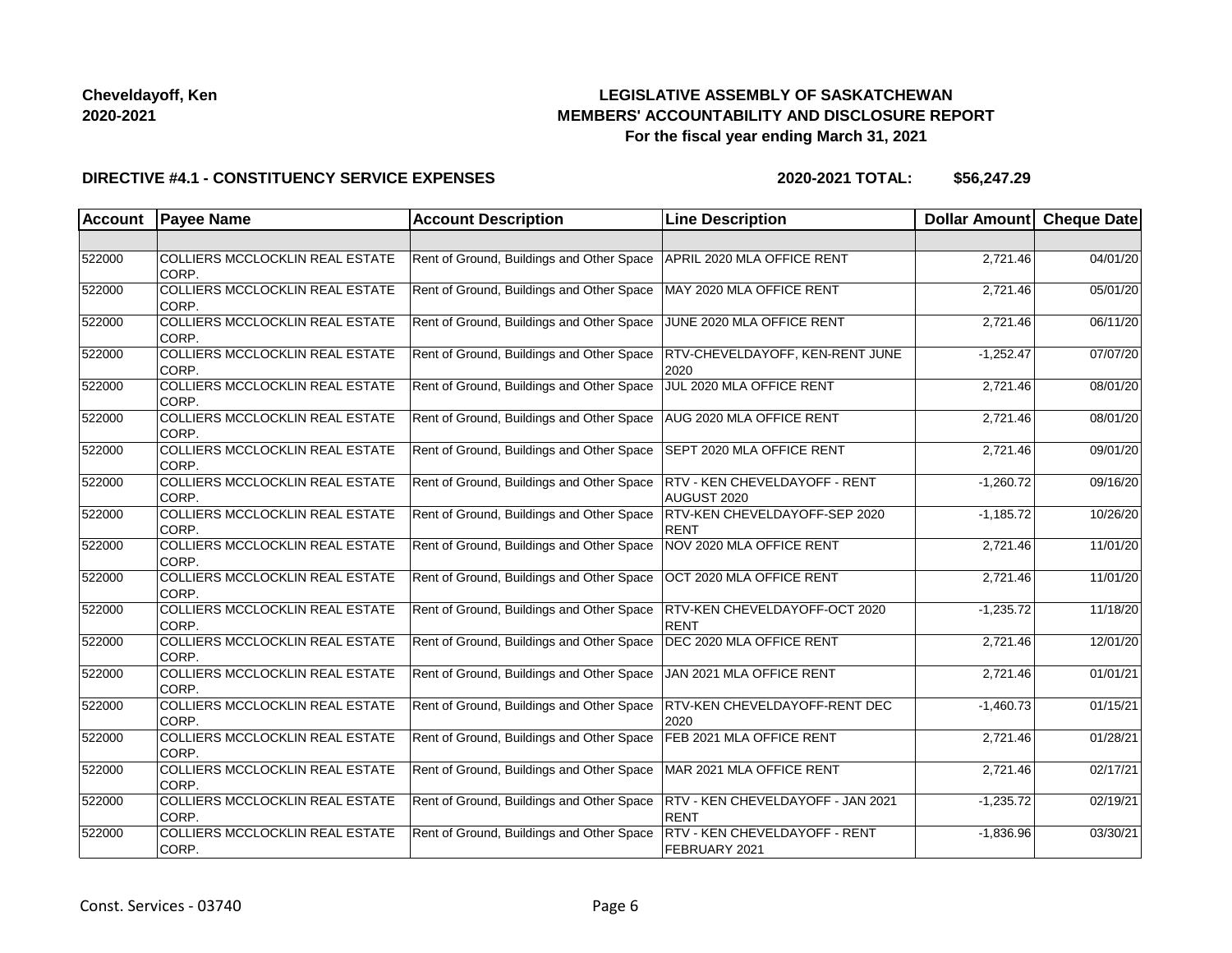# **LEGISLATIVE ASSEMBLY OF SASKATCHEWAN MEMBERS' ACCOUNTABILITY AND DISCLOSURE REPORT For the fiscal year ending March 31, 2021**

#### **DIRECTIVE #4.1 - CONSTITUENCY SERVICE EXPENSES**

| <b>Account</b> | <b>Payee Name</b>               | <b>Account Description</b>                | <b>Line Description</b>               | <b>Dollar Amount</b> | <b>Cheque Date</b> |
|----------------|---------------------------------|-------------------------------------------|---------------------------------------|----------------------|--------------------|
|                |                                 |                                           |                                       |                      |                    |
| 522000         | COLLIERS MCCLOCKLIN REAL ESTATE | Rent of Ground, Buildings and Other Space | <b>RTV - KEN CHEVELDAYOFF - RENT</b>  | $-1,577.76$          | 03/31/21           |
|                | CORP.                           |                                           | MARCH 2021                            |                      |                    |
| 522200         | <b>SUCCESS OFFICE SYSTEMS</b>   | Rent of Photocopiers                      | <b>COPIER CHARGES</b>                 | 390.66               | 04/09/20           |
| 522200         | <b>SUCCESS OFFICE SYSTEMS</b>   | Rent of Photocopiers                      | <b>COPIER CHARGES</b>                 | 169.05               | 06/01/20           |
| 522200         | <b>SUCCESS OFFICE SYSTEMS</b>   | Rent of Photocopiers                      | <b>COPIER CHARGES</b>                 | 249.96               | 06/08/20           |
| 522200         | <b>SUCCESS OFFICE SYSTEMS</b>   | Rent of Photocopiers                      | RTV-CHEVELDAYOFF, KEN-COPIER          | $-120.84$            | 07/07/20           |
|                |                                 |                                           | RENT JUNE 2020                        |                      |                    |
| 522200         | SUCCESS OFFICE SYSTEMS          | Rent of Photocopiers                      | <b>COPIER CHARGES</b>                 | 476.14               | 08/01/20           |
| 522200         | <b>SUCCESS OFFICE SYSTEMS</b>   | Rent of Photocopiers                      | <b>COPIER CHARGES</b>                 | 169.05               | 09/01/20           |
| 522200         | <b>SUCCESS OFFICE SYSTEMS</b>   | Rent of Photocopiers                      | <b>COPIER CHARGES</b>                 | 169.05               | 09/16/20           |
| 522200         | <b>SUCCESS OFFICE SYSTEMS</b>   | <b>Rent of Photocopiers</b>               | RTV - KEN CHEVELDAYOFF - COPIER       | $-84.53$             | 09/16/20           |
|                |                                 |                                           | RENT AUG 2020                         |                      |                    |
| 522200         | <b>SUCCESS OFFICE SYSTEMS</b>   | Rent of Photocopiers                      | <b>COPIER CHARGES</b>                 | 169.05               | 10/01/20           |
| 522200         | <b>SUCCESS OFFICE SYSTEMS</b>   | <b>Rent of Photocopiers</b>               | <b>RTV-KEN CHEVELDAYOFF-COPIER</b>    | $-169.06$            | 10/26/20           |
|                |                                 |                                           | RENT SEP 2020                         |                      |                    |
| 522200         | <b>SUCCESS OFFICE SYSTEMS</b>   | Rent of Photocopiers                      | <b>COPIER CHARGES</b>                 | 169.05               | 12/10/20           |
| 522200         | <b>SUCCESS OFFICE SYSTEMS</b>   | Rent of Photocopiers                      | <b>COPIER CHARGES</b>                 | 169.05               | 12/10/20           |
| 522200         | <b>SUCCESS OFFICE SYSTEMS</b>   | Rent of Photocopiers                      | <b>COPIER CHARGES</b>                 | 169.05               | 12/10/20           |
| 522200         | SUCCESS OFFICE SYSTEMS          | Rent of Photocopiers                      | <b>COPIER CHARGES</b>                 | 169.05               | 12/22/20           |
| 522200         | <b>SUCCESS OFFICE SYSTEMS</b>   | Rent of Photocopiers                      | <b>COPIER CHARGES</b>                 | 79.03                | 02/01/21           |
| 522200         | <b>SUCCESS OFFICE SYSTEMS</b>   | Rent of Photocopiers                      | <b>COPIER CHARGES</b>                 | 915.42               | 03/01/21           |
| 522200         | <b>SUCCESS OFFICE SYSTEMS</b>   | Rent of Photocopiers                      | <b>COPIER CHARGES</b>                 | 482.06               | 03/01/21           |
| 522200         | SUCCESS OFFICE SYSTEMS          | Rent of Photocopiers                      | <b>COPIER CHARGES</b>                 | $-676.20$            | 03/01/21           |
| 522500         | HOFFMANN KOOL INSURANCE         | <b>Insurance Premiums</b>                 | OFFICE INSURANCE C70035315-1          | 717.62               | 05/08/20           |
| 522700         | SASKATOON, CITY OF              | Utilities - Electricity and Nat Gas       | 101406475 APR 25, 2020                | 434.86               | 05/01/20           |
| 522700         | SASKATOON, CITY OF              | Utilities - Electricity and Nat Gas       | 101406475 MAY 26, 2020                | 452.83               | 06/01/20           |
| 522700         | SASKATOON, CITY OF              | Utilities - Electricity and Nat Gas       | 101406475 JUN 26, 2020                | 274.34               | 07/01/20           |
| 522700         | SASKATOON, CITY OF              | Utilities - Electricity and Nat Gas       | <b>RTV-CHEVELDAYOFF, KEN-WATER</b>    | $-37.96$             | 07/07/20           |
|                |                                 |                                           | UTILITIES JUNE 2020                   |                      |                    |
| 522700         | SASKATOON, CITY OF              | Utilities - Electricity and Nat Gas       | RTV-CHEVELDAYOFF, KEN-                | $-150.17$            | 07/07/20           |
|                |                                 |                                           | ELECTRICITY JUNE 2020                 |                      |                    |
| 522700         | SASKATOON, CITY OF              | Utilities - Electricity and Nat Gas       | 101406475 JUN 22-JUL 22, 2020         | 520.17               | 08/01/20           |
| 522700         | SASKATOON, CITY OF              | Utilities - Electricity and Nat Gas       | 101406475 JUL 22-AUG 22, 2020         | 556.79               | 09/01/20           |
| 522700         | <b>SASKATOON, CITY OF</b>       | Utilities - Electricity and Nat Gas       | RTV - KEN CHEVELDAYOFF -              | $-236.84$            | 09/16/20           |
|                |                                 |                                           | ELECTRICITY AUGUST 2020               |                      |                    |
| 522700         | SASKATOON, CITY OF              | Utilities - Electricity and Nat Gas       | <b>RTV - KEN CHEVELDAYOFF - WATER</b> | $-41.56$             | 09/16/20           |
|                |                                 |                                           | <b>UTILITIES AUG 2020</b>             |                      |                    |
| 522700         | SASKATOON, CITY OF              | Utilities - Electricity and Nat Gas       | 101406475 AUG 22-SEP 22, 2020         | 404.31               | 10/01/20           |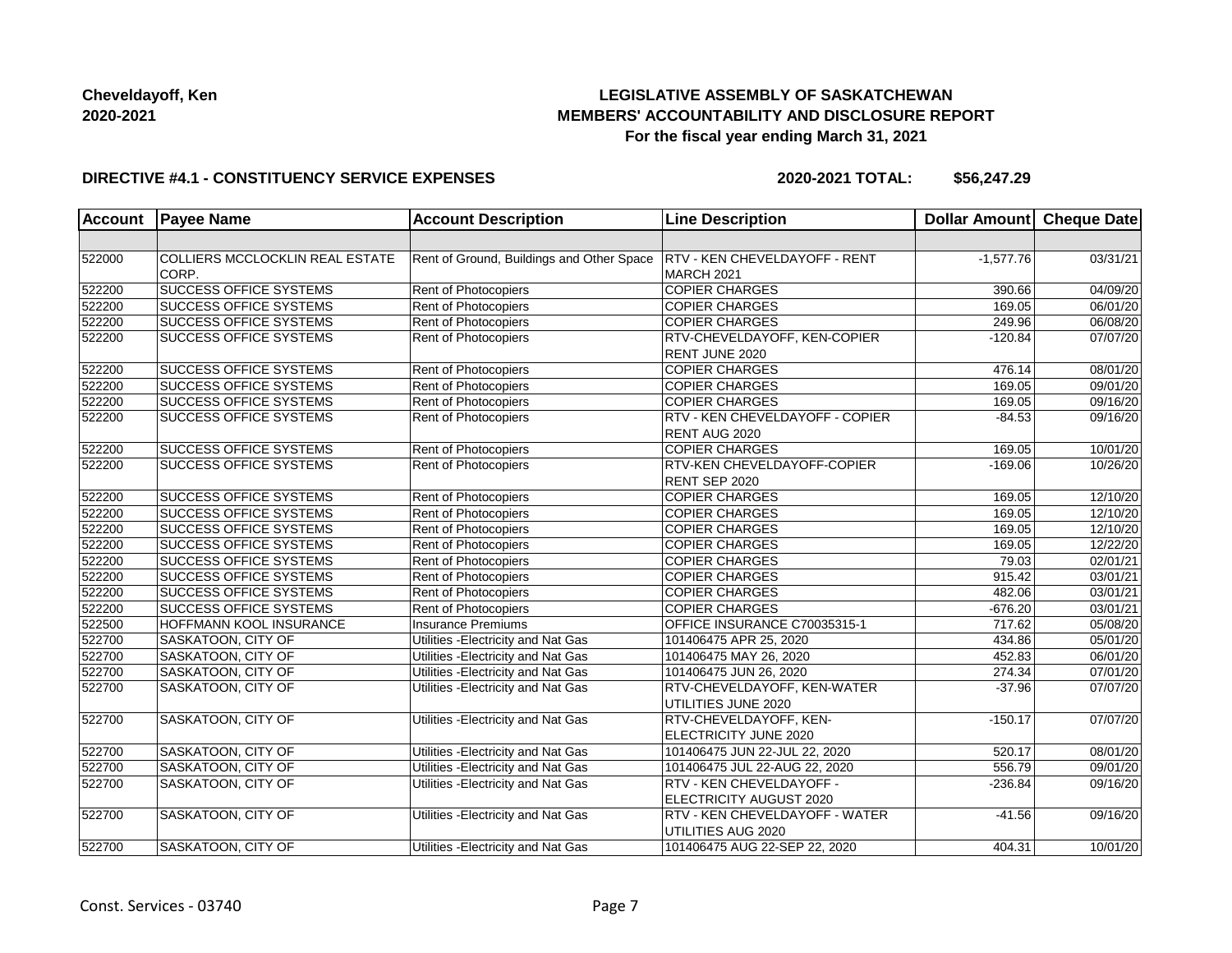# **LEGISLATIVE ASSEMBLY OF SASKATCHEWAN MEMBERS' ACCOUNTABILITY AND DISCLOSURE REPORT For the fiscal year ending March 31, 2021**

#### **DIRECTIVE #4.1 - CONSTITUENCY SERVICE EXPENSES**

| <b>Account</b> | <b>Payee Name</b>         | <b>Account Description</b>           | <b>Line Description</b>               | Dollar Amount Cheque Date |          |
|----------------|---------------------------|--------------------------------------|---------------------------------------|---------------------------|----------|
|                |                           |                                      |                                       |                           |          |
| 522700         | SASKATOON, CITY OF        | Utilities - Electricity and Nat Gas  | <b>RTV-KEN CHEVELDAYOFF-WATER SEP</b> | $-42.38$                  | 10/26/20 |
|                |                           |                                      | 2020                                  |                           |          |
| 522700         | <b>SASKATOON, CITY OF</b> | Utilities - Electricity and Nat Gas  | RTV-KEN CHEVELDAYOFF-ELECTRICITY      | $-168.39$                 | 10/26/20 |
|                |                           |                                      | <b>SEP 2020</b>                       |                           |          |
| 522700         | SASKATOON, CITY OF        | Utilities - Electricity and Nat Gas  | 101406475 OCT 27, 2020                | 423.94                    | 11/01/20 |
| 522700         | SASKATOON, CITY OF        | Utilities - Electricity and Nat Gas  | RTV-KEN CHEVELDAYOFF-OCT 2020         | $-238.64$                 | 11/18/20 |
|                |                           |                                      | UTILITIES                             |                           |          |
| 522700         | SASKATOON, CITY OF        | Utilities - Electricity and Nat Gas  | 101406475 OCT 22-NOV 22, 2020         | 449.48                    | 12/01/20 |
| 522700         | SASKATOON, CITY OF        | Utilities - Electricity and Nat Gas  | 101406475 NOV 22-DEC 22, 2020         | 598.43                    | 01/01/21 |
| 522700         | SASKATOON, CITY OF        | Utilities - Electricity and Nat Gas  | 101406475 JAN 25, 2021                | 522.87                    | 02/01/21 |
| 522700         | SASKATOON, CITY OF        | Utilities - Electricity and Nat Gas  | RTV - KEN CHEVELDAYOFF - WATER        | $-40.75$                  | 02/19/21 |
|                |                           |                                      | <b>JAN 2021</b>                       |                           |          |
| 522700         | SASKATOON, CITY OF        | Utilities - Electricity and Nat Gas  | RTV - KEN CHEVELDAYOFF -              | $-229.07$                 | 02/19/21 |
|                |                           |                                      | ELECTRICITY JAN 2021                  |                           |          |
| 522700         | SASKATOON, CITY OF        | Utilities - Electricity and Nat Gas  | 101406475 JAN 22-FEB 22, 2021         | 588.32                    | 03/01/21 |
| 522700         | SASKATOON, CITY OF        | Utilities - Electricity and Nat Gas  | 101406475 FEB 22-MAR 22, 2021         | 463.10                    | 03/25/21 |
| 522700         | SASKENERGY INCORPORATED   | Utilities - Electricity and Nat Gas  | 67650100000 APR 20, 2020              | 122.02                    | 05/01/20 |
| 522700         | SASKENERGY INCORPORATED   | Utilities - Electricity and Nat Gas  | 67650100000 MAY 19, 2020              | 55.33                     | 06/01/20 |
| 522700         | SASKENERGY INCORPORATED   | Utilities - Electricity and Nat Gas  | 67650100000 JUN 16, 2020              | 41.10                     | 07/01/20 |
| 522700         | SASKENERGY INCORPORATED   | Utilities - Electricity and Nat Gas  | RTV-CHEVELDAYOFF, KEN-UTILITIES       | $-20.55$                  | 07/07/20 |
|                |                           |                                      | <b>JUNE 2020</b>                      |                           |          |
| 522700         | SASKENERGY INCORPORATED   | Utilities - Electricity and Nat Gas  | 676500100000 JUL 17, 2020             | 40.43                     | 08/01/20 |
| 522700         | SASKENERGY INCORPORATED   | Utilities - Electricity and Nat Gas  | 67650100000 AUG 19, 2020              | 40.43                     | 09/01/20 |
| 522700         | SASKENERGY INCORPORATED   | Utilities - Electricity and Nat Gas  | RTV - KEN CHEVELDAYOFF - UTILITIES    | $-20.22$                  | 09/16/20 |
|                |                           |                                      | AUGUST 2020                           |                           |          |
| 522700         | SASKENERGY INCORPORATED   | Utilities - Electricity and Nat Gas  | 67650100000 SEP 17, 2020              | 42.46                     | 10/01/20 |
| 522700         | SASKENERGY INCORPORATED   | Utilities - Electricity and Nat Gas  | RTV-KEN CHEVELDAYOFF-SEP 2020         | $-21.23$                  | 10/26/20 |
|                |                           |                                      | UTILITIES                             |                           |          |
| 522700         | SASKENERGY INCORPORATED   | Utilities - Electricity and Nat Gas  | 67650100000 OCT 19, 2020              | 53.31                     | 11/01/20 |
| 522700         | SASKENERGY INCORPORATED   | Utilities - Electricity and Nat Gas  | 67650100000 NOV 18, 2020              | 74.30                     | 12/01/20 |
| 522700         | SASKENERGY INCORPORATED   | Utilities - Electricity and Nat Gas  | 67650100000 DEC 16, 2020              | 97.32                     | 01/01/21 |
| 522700         | SASKENERGY INCORPORATED   | Utilities - Electricity and Nat Gas  | 67650100000 JAN 19, 2021              | 106.13                    | 02/01/21 |
| 522700         | SASKENERGY INCORPORATED   | Utilities - Electricity and Nat Gas  | RTV - KEN CHEVELDAYOFF - UTILITIES    | $-53.07$                  | 02/19/21 |
|                |                           |                                      | <b>JAN 2021</b>                       |                           |          |
| 522700         | SASKENERGY INCORPORATED   | Utilities - Electricity and Nat Gas  | 67650100000 FEB 16, 2021              | 95.29                     | 03/01/21 |
| 522700         | SASKENERGY INCORPORATED   | Utilities - Electricity and Nat Gas  | 67650100000 MAR 17, 2021              | 93.93                     | 03/17/21 |
| 525000         | CHEVELDAYOFF, KENNETH A.  | Postal, Courier, Freight and Related | <b>REIMB: POSTAGE/OFFICE SUPPLIES</b> | 107.52                    | 07/01/20 |
| 525000         | CHEVELDAYOFF, KENNETH A.  | Postal, Courier, Freight and Related | <b>REIMB: OFFICE SUPPLIES/POSTAGE</b> | 25.18                     | 12/16/20 |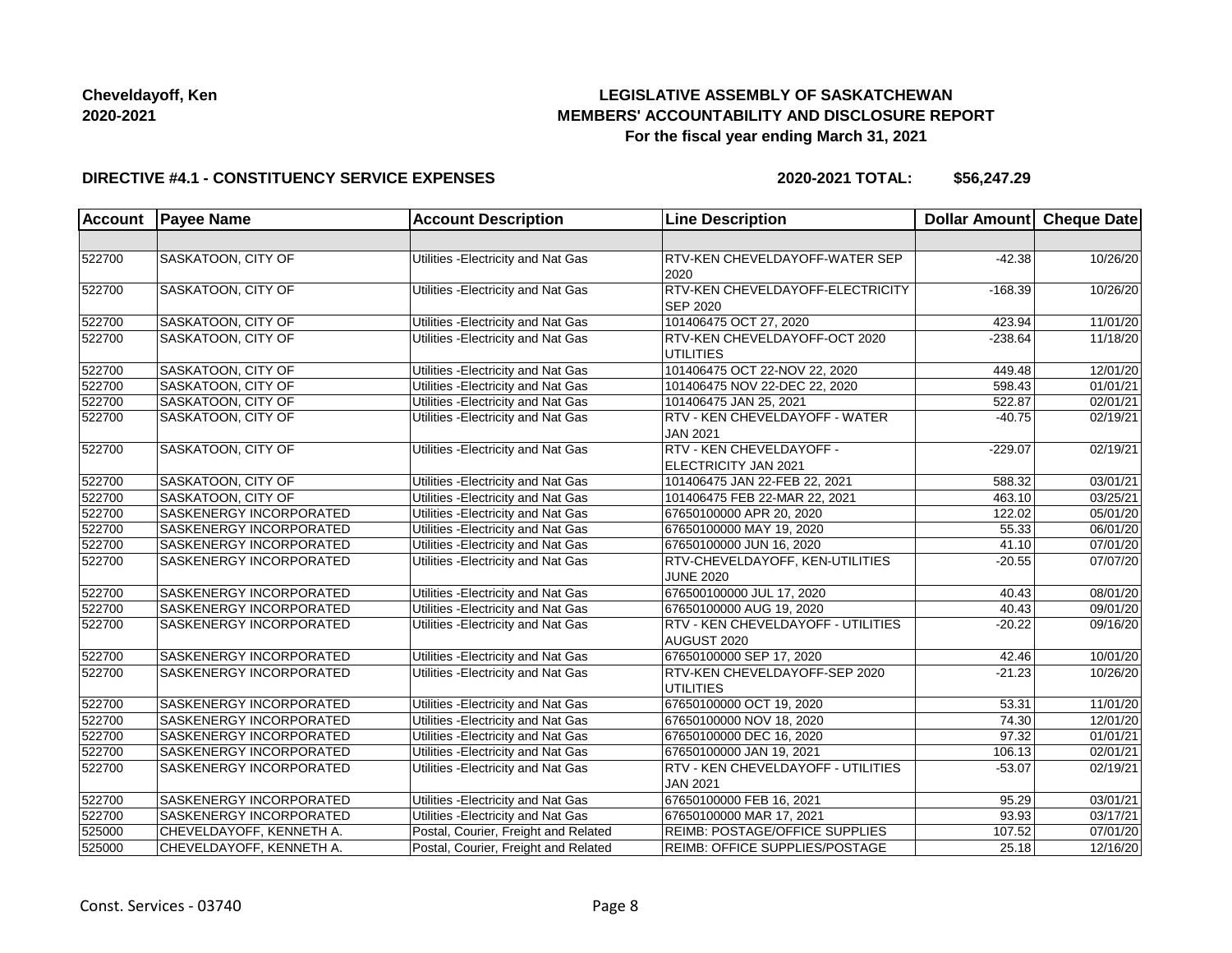# **LEGISLATIVE ASSEMBLY OF SASKATCHEWAN MEMBERS' ACCOUNTABILITY AND DISCLOSURE REPORT For the fiscal year ending March 31, 2021**

#### **DIRECTIVE #4.1 - CONSTITUENCY SERVICE EXPENSES**

| <b>Account</b> | <b>Payee Name</b>                                             | <b>Account Description</b>                | <b>Line Description</b>                                                           | <b>Dollar Amount</b> | <b>Cheque Date</b>    |
|----------------|---------------------------------------------------------------|-------------------------------------------|-----------------------------------------------------------------------------------|----------------------|-----------------------|
|                |                                                               |                                           |                                                                                   |                      |                       |
| 525000         | CHEVELDAYOFF, KENNETH A.                                      | Postal, Courier, Freight and Related      | REIMB: OFFICE<br>SUPPLIES/POSTAGE/NEWSPAPER                                       | 2.04                 | 12/22/20              |
| 525000         | CHEVELDAYOFF, KENNETH A.                                      | Postal, Courier, Freight and Related      | <b>REIMB:ONLINE</b><br>SUBSCRIPTION/NEWSPAPERS/POSTAG<br><b>E/OFFICE SUPPLIES</b> | 4.88                 | 02/09/21              |
| 525000         | CHEVELDAYOFF, KENNETH A.                                      | Postal, Courier, Freight and Related      | REIMB:<br>POSTAGE/NEWSPAPERS/OFFICE<br><b>SUPPLIES</b>                            | 36.57                | 03/31/21              |
| 525000         | MINISTER OF FINANCE-MINISTRY OF<br>SASKBUILDS AND PROCUREMENT | Postal, Courier, Freight and Related      | DEC 2020 MAIL SERVICES                                                            | 2.169.30             | 01/20/21              |
| 525000         | <b>PRAIRIE ADVERTISING DISTRIBUTORS</b><br>LTD.               | Postal, Courier, Freight and Related      | POSTAGE                                                                           | 352.46               | 01/01/21              |
| 528000         | PRAIRIE FUSION CONSULTING INC.                                | <b>Support Services</b>                   | <b>IT SUPPORT</b>                                                                 | 84.80                | 04/01/20              |
| 528000         | PRAIRIE FUSION CONSULTING INC.                                | <b>Support Services</b>                   | <b>IT SUPPORT</b>                                                                 | 84.80                | 09/09/20              |
| 528000         | PRAIRIE FUSION CONSULTING INC.                                | <b>Support Services</b>                   | <b>IT SUPPORT</b>                                                                 | 195.04               | $\overline{01/01/21}$ |
| 528000         | PRAIRIE FUSION CONSULTING INC.                                | Support Services                          | <b>IT SUPPORT</b>                                                                 | 402.80               | 01/10/21              |
| 528000         | PRAIRIE FUSION CONSULTING INC.                                | Support Services                          | IT SUPPORT/OFFICE SUPPLIES                                                        | 268.82               | 02/10/21              |
| 528100         | CHEVELDAYOFF, KENNETH A.                                      | <b>Information Services Subscriptions</b> | REIMB:OFFICE<br>SUPPLIES/SUBSCRIPTION                                             | 123.95               | 05/08/20              |
| 528100         | CHEVELDAYOFF, KENNETH A.                                      | <b>Information Services Subscriptions</b> | REIMB: SUBSCRIPTION/OFFICE<br><b>SUPPLIES</b>                                     | 108.55               | 08/05/20              |
| 528100         | CHEVELDAYOFF, KENNETH A.                                      | <b>Information Services Subscriptions</b> | <b>REIMB: OFFICE</b><br>SUPPLIES/SUBSCRIPTIONS                                    | 305.31               | 09/01/20              |
| 528100         | CHEVELDAYOFF, KENNETH A.                                      | <b>Information Services Subscriptions</b> | <b>REIMB:ONLINE</b><br>SUBSCRIPTION/NEWSPAPERS/POSTAG<br><b>E/OFFICE SUPPLIES</b> | 174.30               | 02/09/21              |
| 529200         | CHEVELDAYOFF, KENNETH A.                                      | <b>Professional Development</b>           | <b>REIMB: OFFICE</b><br>SUPPLIES/CONFERENCE FEE                                   | 52.50                | 07/20/20              |
| 529200         | <b>GREATER SASKATOON CHAMBER OF</b><br><b>COMMERCE</b>        | Professional Development                  | <b>CONFERENCE</b>                                                                 | 15.00                | 03/01/21              |
| 530000         | MASH STRATEGY INC.                                            | <b>Communications Development Costs</b>   | ADVERTISING PRODUCTION                                                            | 265.00               | 08/01/20              |
| 530000         | MASH STRATEGY INC.                                            | <b>Communications Development Costs</b>   | <b>ADVERTISING PRODUCTION</b>                                                     | 742.00               | 09/01/20              |
| 530000         | MASH STRATEGY INC.                                            | <b>Communications Development Costs</b>   | <b>ADVERTISING PRODUCTION</b>                                                     | 254.40               | 02/01/21              |
| 530300         | MARU GROUP CANADA INC.                                        | Primary Research/Focus group              | AD HOC RESEARCH                                                                   | 661.11               | 06/01/20              |
| 530300         | MARU GROUP CANADA INC.                                        | Primary Research/Focus group              | AD HOC RESEARCH                                                                   | 661.11               | 10/01/20              |
| 530300         | MARU GROUP CANADA INC.                                        | Primary Research/Focus group              | AD HOC RESEARCH                                                                   | 632.97               | 03/01/21              |
| 530500         | CHEVELDAYOFF, KENNETH A.                                      | Media Placement                           | REIMB: ADVERTISING/OFFICE SUPPLIES                                                | 1,800.00             | 09/16/20              |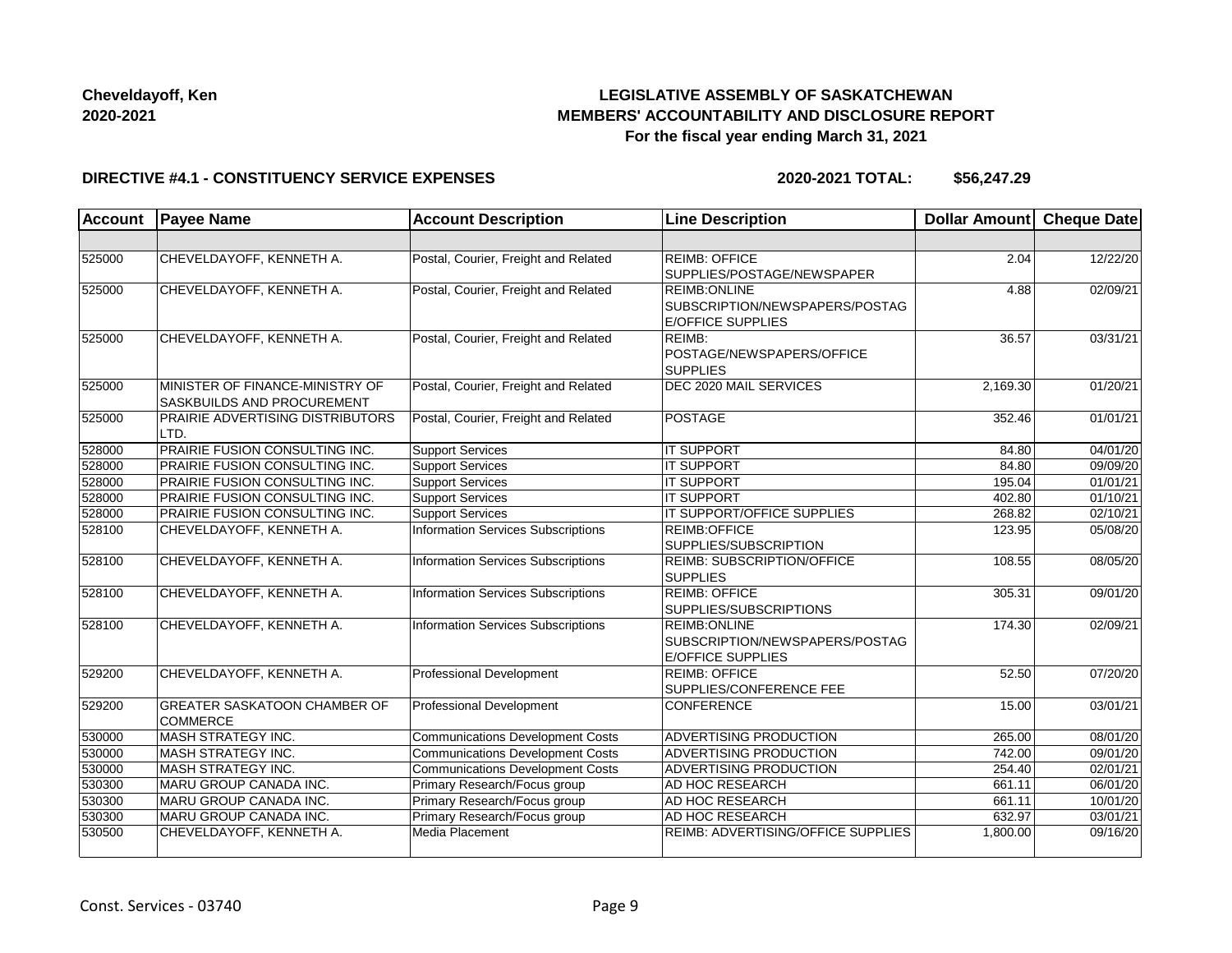# **LEGISLATIVE ASSEMBLY OF SASKATCHEWAN MEMBERS' ACCOUNTABILITY AND DISCLOSURE REPORT For the fiscal year ending March 31, 2021**

#### **DIRECTIVE #4.1 - CONSTITUENCY SERVICE EXPENSES**

| <b>Account</b> | <b>Payee Name</b>                                                         | <b>Account Description</b>    | <b>Line Description</b>                              | <b>Dollar Amount</b> | Cheque Date           |
|----------------|---------------------------------------------------------------------------|-------------------------------|------------------------------------------------------|----------------------|-----------------------|
|                |                                                                           |                               |                                                      |                      |                       |
| 530500         | MARU GROUP CANADA INC.                                                    | Media Placement               | AD HOC RESEARCH                                      | 632.97               | 03/01/21              |
| 530500         | <b>MUSKEG MEDIA</b>                                                       | Media Placement               | <b>ADVERTISING</b>                                   | 265.00               | 09/01/20              |
| 530500         | <b>MUSKEG MEDIA</b>                                                       | Media Placement               | ADVERTISING                                          | 530.00               | 01/01/21              |
| 530500         | PLANET S MAGAZINE                                                         | Media Placement               | <b>ADVERTISING</b>                                   | 358.00               | 08/01/20              |
| 530500         | <b>PLANET S MAGAZINE</b>                                                  | Media Placement               | ADVERTISING                                          | 358.00               | 09/01/20              |
| 530500         | <b>PLANET S MAGAZINE</b>                                                  | Media Placement               | ADVERTISING                                          | 358.00               | 09/03/20              |
| 530500         | SASKATCHEWAN BASEBALL HALL OF<br><b>FAME &amp; MUSEUM ASSOCIATION INC</b> | Media Placement               | ADVERTISING                                          | 50.00                | 11/01/20              |
| 530500         | SASKATOON DESIGNETC                                                       | Media Placement               | <b>ADVERTISING</b>                                   | 200.00               | 06/11/20              |
| 530500         | SASKATOON DESIGNETC                                                       | Media Placement               | <b>ADVERTISING</b>                                   | 200.00               | 07/07/20              |
| 530500         | SASKATOON DESIGNETC                                                       | Media Placement               | <b>ADVERTISING</b>                                   | 200.00               | 08/05/20              |
| 530500         | SASKATOON DESIGNETC                                                       | Media Placement               | <b>ADVERTISING</b>                                   | 200.00               | 09/01/20              |
| 530500         | SASKATOON DESIGNETC                                                       | Media Placement               | ADVERTISING                                          | 250.00               | 12/02/20              |
| 530500         | SASKATOON DESIGNETC                                                       | Media Placement               | ADVERTISING                                          | 250.00               | 01/06/21              |
| 530500         | SASKATOON DESIGNETC                                                       | Media Placement               | ADVERTISING                                          | 250.00               | 02/03/21              |
| 530500         | SASKATOON DESIGNETC                                                       | Media Placement               | ADVERTISING GST EXEMPT                               | 250.00               | 03/02/21              |
| 530500         | <b>WELLNESS NEWS</b>                                                      | Media Placement               | <b>ADVERTISING</b>                                   | 230.00               | 08/01/20              |
| 530500         | <b>WELLNESS NEWS</b>                                                      | Media Placement               | <b>ADVERTISING</b>                                   | 230.00               | 09/01/20              |
| 530500         | <b>WELLNESS NEWS</b>                                                      | Media Placement               | <b>ADVERTISING GST EXEMPT</b>                        | 230.00               | 03/01/21              |
| 530500         | <b>WELLNESS NEWS</b>                                                      | Media Placement               | <b>ADVERTISING GST EXEMPT</b>                        | 230.00               | 03/01/21              |
| 530800         | <b>WRITE WAY NEWSLETTERS</b>                                              | Publications                  | NEWSLETTERS                                          | 975.00               | 09/01/20              |
| 530800         | <b>WRITE WAY NEWSLETTERS</b>                                              | Publications                  | NEWSLETTERS                                          | 400.00               | 01/01/21              |
| 530800         | <b>WRITE WAY NEWSLETTERS</b>                                              | Publications                  | NEWSLETTERS                                          | 100.00               | $\overline{02/11/21}$ |
| 530900         | EXPRESS IT MORE PROMOTIONAL<br><b>PRODUCTS</b>                            | <b>Promotional Items</b>      | MAGNET CALENDARS GST EXEMPT                          | 1,251.91             | 03/31/21              |
| 530900         | SIGNETT SIGNS                                                             | <b>Promotional Items</b>      | <b>WINDOW PROMOTIONAL</b>                            | 212.00               | 01/01/21              |
| 530900         | <b>WESTERN LITHO LTD.</b>                                                 | <b>Promotional Items</b>      | <b>CHRISTMAS CARD</b>                                | 1,584.70             | 03/01/21              |
| 550200         | CHEVELDAYOFF, KENNETH A.                                                  | Books, Mags and Ref Materials | <b>REIMB:OFFICE</b><br>SUPPLIES/SUBSCRIPTION         | 378.00               | 05/08/20              |
| 550200         | CHEVELDAYOFF, KENNETH A.                                                  | Books, Mags and Ref Materials | <b>REIMB: SUBSCRIPTION/OFFICE</b><br><b>SUPPLIES</b> | 115.49               | 08/05/20              |
| 550200         | CHEVELDAYOFF, KENNETH A.                                                  | Books, Mags and Ref Materials | <b>REIMB: OFFICE SUPPLIES/NEWSPAPER</b>              | 10.50                | 08/13/20              |
| 550200         | CHEVELDAYOFF, KENNETH A.                                                  | Books, Mags and Ref Materials | <b>REIMB: NEWSPAPERS/OFFICE</b><br><b>SUPPLIES</b>   | 34.62                | 09/16/20              |
| 550200         | CHEVELDAYOFF, KENNETH A.                                                  | Books, Mags and Ref Materials | <b>REIMB: SUBSCRIPTION/OFFICE</b><br><b>SUPPLIES</b> | 138.48               | 11/19/20              |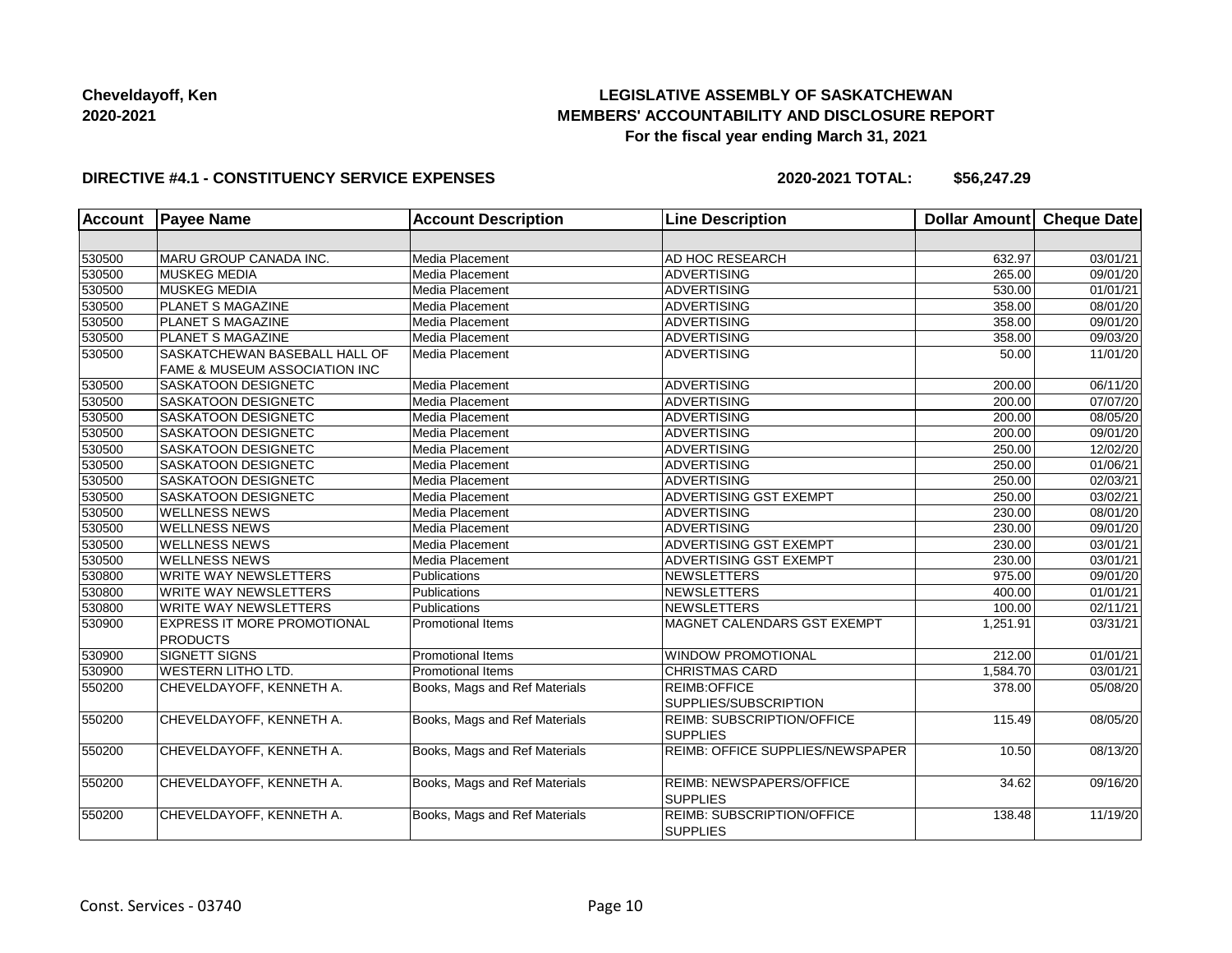# **LEGISLATIVE ASSEMBLY OF SASKATCHEWAN MEMBERS' ACCOUNTABILITY AND DISCLOSURE REPORT For the fiscal year ending March 31, 2021**

#### **DIRECTIVE #4.1 - CONSTITUENCY SERVICE EXPENSES**

| <b>Account</b> | <b>Payee Name</b>        | <b>Account Description</b>    | <b>Line Description</b>                                                     | <b>Dollar Amount</b> | <b>Cheque Date</b> |
|----------------|--------------------------|-------------------------------|-----------------------------------------------------------------------------|----------------------|--------------------|
|                |                          |                               |                                                                             |                      |                    |
| 550200         | CHEVELDAYOFF, KENNETH A. | Books, Mags and Ref Materials | REIMB:OFFICE<br>SUPPLIES/NEWSPAPER/APPLE TV                                 | 2.50                 | 12/16/20           |
| 550200         | CHEVELDAYOFF, KENNETH A. | Books, Mags and Ref Materials | <b>REIMB: OFFICE</b><br>SUPPLIES/POSTAGE/NEWSPAPER                          | 16.90                | 12/22/20           |
| 550200         | CHEVELDAYOFF, KENNETH A. | Books, Mags and Ref Materials | <b>REIMB: SUBSCRIPTIONS/OFFICE</b><br><b>SUPPLIES</b>                       | 138.48               | 01/01/21           |
| 550200         | CHEVELDAYOFF, KENNETH A. | Books, Mags and Ref Materials | <b>REIMB: OFFICE</b><br>SUPPLIES/NEWSPAPERS                                 | 7.00                 | 01/08/21           |
| 550200         | CHEVELDAYOFF, KENNETH A. | Books, Mags and Ref Materials | REIMB: OFFICE SUPPLIES/NEWSPAPER                                            | 10.90                | 01/28/21           |
| 550200         | CHEVELDAYOFF, KENNETH A. | Books, Mags and Ref Materials | REIMB: NEWSPAPER/OFFICE SUPPLIES                                            | 4.20                 | 02/09/21           |
| 550200         | CHEVELDAYOFF, KENNETH A. | Books, Mags and Ref Materials | REIMB: ONLINE<br>SUBSCRIPTION/NEWSPAPERS/POSTAG<br><b>E/OFFICE SUPPLIES</b> | 6.70                 | 02/09/21           |
| 550200         | CHEVELDAYOFF, KENNETH A. | Books, Mags and Ref Materials | <b>REIMB: NEWSPAPERS/OFFICE</b><br><b>SUPPLIES</b>                          | 6.70                 | 02/17/21           |
| 550200         | CHEVELDAYOFF, KENNETH A. | Books, Mags and Ref Materials | <b>REIMB: NEWSPAPERS/OFFICE</b><br><b>SUPPLIES</b>                          | 6.70                 | 02/17/21           |
| 550200         | CHEVELDAYOFF, KENNETH A. | Books, Mags and Ref Materials | <b>REIMB: OFFICE</b><br>SUPPLIES/NEWSPAPERS                                 | 33.50                | 02/23/21           |
| 550200         | CHEVELDAYOFF, KENNETH A. | Books, Mags and Ref Materials | <b>REIMB: NEWSPAPERS</b>                                                    | 4.20                 | 03/09/21           |
| 550200         | CHEVELDAYOFF, KENNETH A. | Books, Mags and Ref Materials | <b>REIMB: MAPS/NEWSPAPERS/OFFICE</b><br><b>SUPPLIES</b>                     | 106.90               | 03/09/21           |
| 550200         | CHEVELDAYOFF, KENNETH A. | Books, Mags and Ref Materials | <b>REIMB: NEWSPAPERS/OFFICE</b><br><b>SUPPLIES</b>                          | 10.90                | 03/16/21           |
| 550200         | CHEVELDAYOFF, KENNETH A. | Books, Mags and Ref Materials | <b>REIMB: OFFICE</b><br>SUPPLIES/NEWSPAPERS                                 | 97.65                | 03/23/21           |
| 550200         | CHEVELDAYOFF, KENNETH A. | Books, Mags and Ref Materials | REIMB:<br>POSTAGE/NEWSPAPERS/OFFICE<br><b>SUPPLIES</b>                      | 4.20                 | 03/31/21           |
| 550200         | CHEVELDAYOFF, KENNETH A. | Books, Mags and Ref Materials | <b>REIMB: NEWSPAPERS/OFFICE</b><br><b>SUPPLIES</b>                          | 20.60                | 03/31/21           |
| 555000         | CHEVELDAYOFF, KENNETH A. | Other Material and Supplies   | <b>REIMB: OFFICE SUPPLIES</b>                                               | 22.18                | 04/18/20           |
| 555000         | CHEVELDAYOFF, KENNETH A. | Other Material and Supplies   | REIMB:OFFICE<br>SUPPLIES/SUBSCRIPTION                                       | 142.82               | 05/08/20           |
| 555000         | CHEVELDAYOFF, KENNETH A. | Other Material and Supplies   | <b>REIMB: OFFICE SUPPLIES</b>                                               | 111.71               | 06/23/20           |
| 555000         | CHEVELDAYOFF, KENNETH A. | Other Material and Supplies   | REIMB: POSTAGE/OFFICE SUPPLIES                                              | 561.09               | 07/01/20           |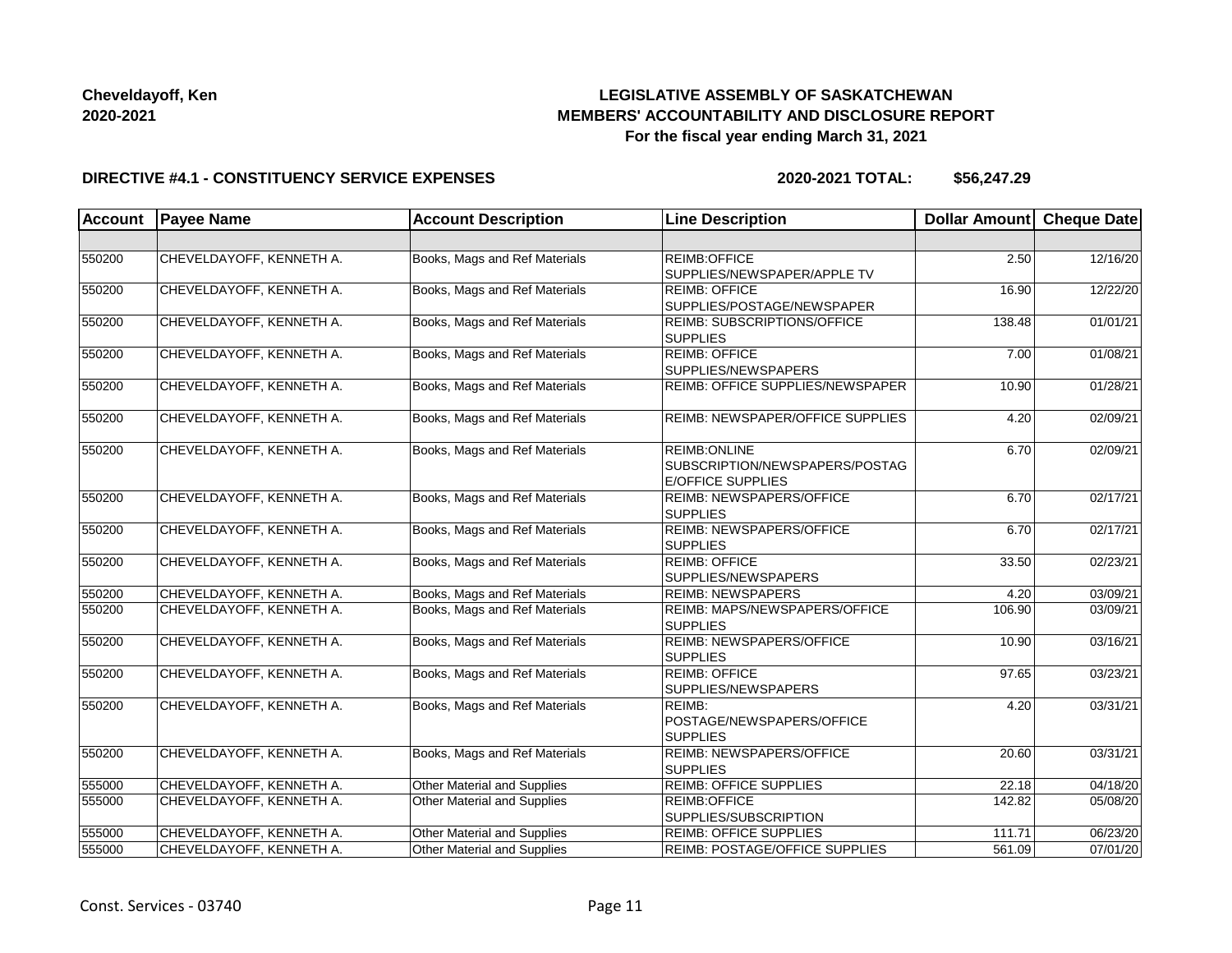# **LEGISLATIVE ASSEMBLY OF SASKATCHEWAN MEMBERS' ACCOUNTABILITY AND DISCLOSURE REPORT For the fiscal year ending March 31, 2021**

#### **DIRECTIVE #4.1 - CONSTITUENCY SERVICE EXPENSES**

| <b>Account</b> | <b>Payee Name</b>        | <b>Account Description</b>         | <b>Line Description</b>                               | Dollar Amount | <b>Cheque Date</b> |
|----------------|--------------------------|------------------------------------|-------------------------------------------------------|---------------|--------------------|
|                |                          |                                    |                                                       |               |                    |
| 555000         | CHEVELDAYOFF, KENNETH A. | <b>Other Material and Supplies</b> | <b>REIMB: OFFICE SUPPLIES</b>                         | 10.04         | 07/02/20           |
| 555000         | CHEVELDAYOFF, KENNETH A. | Other Material and Supplies        | REIMB: OFFICE SUPPLIES/APPLE TV                       | 155.66        | 07/15/20           |
| 555000         | CHEVELDAYOFF, KENNETH A. | Other Material and Supplies        | <b>REIMB: OFFICE</b><br>SUPPLIES/CONFERENCE FEE       | 291.54        | 07/20/20           |
| 555000         | CHEVELDAYOFF, KENNETH A. | Other Material and Supplies        | <b>REIMB: SUBSCRIPTION/OFFICE</b><br><b>SUPPLIES</b>  | 50.93         | 08/05/20           |
| 555000         | CHEVELDAYOFF, KENNETH A. | Other Material and Supplies        | REIMB: OFFICE SUPPLIES/DESK<br><b>CHAIR/MONITOR</b>   | 103.59        | 08/13/20           |
| 555000         | CHEVELDAYOFF, KENNETH A. | Other Material and Supplies        | REIMB: OFFICE SUPPLIES/NEWSPAPER                      | 156.58        | 08/13/20           |
| 555000         | CHEVELDAYOFF, KENNETH A. | Other Material and Supplies        | <b>REIMB: OFFICE</b><br>SUPPLIES/SUBSCRIPTIONS        | 78.66         | 09/01/20           |
| 555000         | CHEVELDAYOFF, KENNETH A. | Other Material and Supplies        | <b>REIMB: OFFICE SUPPLIES</b>                         | 48.19         | 09/01/20           |
| 555000         | CHEVELDAYOFF, KENNETH A. | Other Material and Supplies        | REIMB: ADVERTISING/OFFICE SUPPLIES                    | 43.94         | 09/16/20           |
| 555000         | CHEVELDAYOFF, KENNETH A. | Other Material and Supplies        | REIMB: NEWSPAPERS/OFFICE<br><b>SUPPLIES</b>           | 45.06         | 09/16/20           |
| 555000         | CHEVELDAYOFF, KENNETH A. | Other Material and Supplies        | REIMB: OFFICE SUPPLIES                                | 46.83         | 09/22/20           |
| 555000         | CHEVELDAYOFF, KENNETH A. | Other Material and Supplies        | <b>REIMB: OFFICE SUPPLIES</b>                         | 21.52         | 10/06/20           |
| 555000         | CHEVELDAYOFF, KENNETH A. | Other Material and Supplies        | <b>REIMB: SUBSCRIPTION/OFFICE</b><br><b>SUPPLIES</b>  | 145.01        | 11/19/20           |
| 555000         | CHEVELDAYOFF, KENNETH A. | Other Material and Supplies        | <b>REIMB: OFFICE SUPPLIES</b>                         | 12.26         | 12/01/20           |
| 555000         | CHEVELDAYOFF, KENNETH A. | Other Material and Supplies        | REIMB:OFFICE<br>SUPPLIES/NEWSPAPER/APPLE TV           | 436.95        | 12/16/20           |
| 555000         | CHEVELDAYOFF, KENNETH A. | Other Material and Supplies        | REIMB: OFFICE SUPPLIES/POSTAGE                        | 196.97        | 12/16/20           |
| 555000         | CHEVELDAYOFF, KENNETH A. | Other Material and Supplies        | <b>REIMB: OFFICE</b><br>SUPPLIES/POSTAGE/NEWSPAPER    | 16.16         | 12/22/20           |
| 555000         | CHEVELDAYOFF, KENNETH A. | Other Material and Supplies        | <b>REIMB: OFFICE SUPPLIES</b>                         | 119.06        | 12/22/20           |
| 555000         | CHEVELDAYOFF, KENNETH A. | Other Material and Supplies        | <b>REIMB: OFFICE SUPPLIES</b>                         | 92.49         | 12/22/20           |
| 555000         | CHEVELDAYOFF, KENNETH A. | Other Material and Supplies        | <b>REIMB: SUBSCRIPTIONS/OFFICE</b><br><b>SUPPLIES</b> | 112.11        | 01/01/21           |
| 555000         | CHEVELDAYOFF, KENNETH A. | Other Material and Supplies        | <b>REIMB: OFFICE</b><br>SUPPLIES/NEWSPAPERS           | 45.08         | 01/08/21           |
| 555000         | CHEVELDAYOFF, KENNETH A. | Other Material and Supplies        | <b>REIMB: OFFICE SUPPLIES</b>                         | 16.16         | 01/18/21           |
| 555000         | CHEVELDAYOFF, KENNETH A. | Other Material and Supplies        | <b>REIMB: OFFICE SUPPLIES</b>                         | 237.38        | 01/28/21           |
| 555000         | CHEVELDAYOFF, KENNETH A. | Other Material and Supplies        | REIMB: OFFICE SUPPLIES/NEWSPAPER                      | 7.66          | 01/28/21           |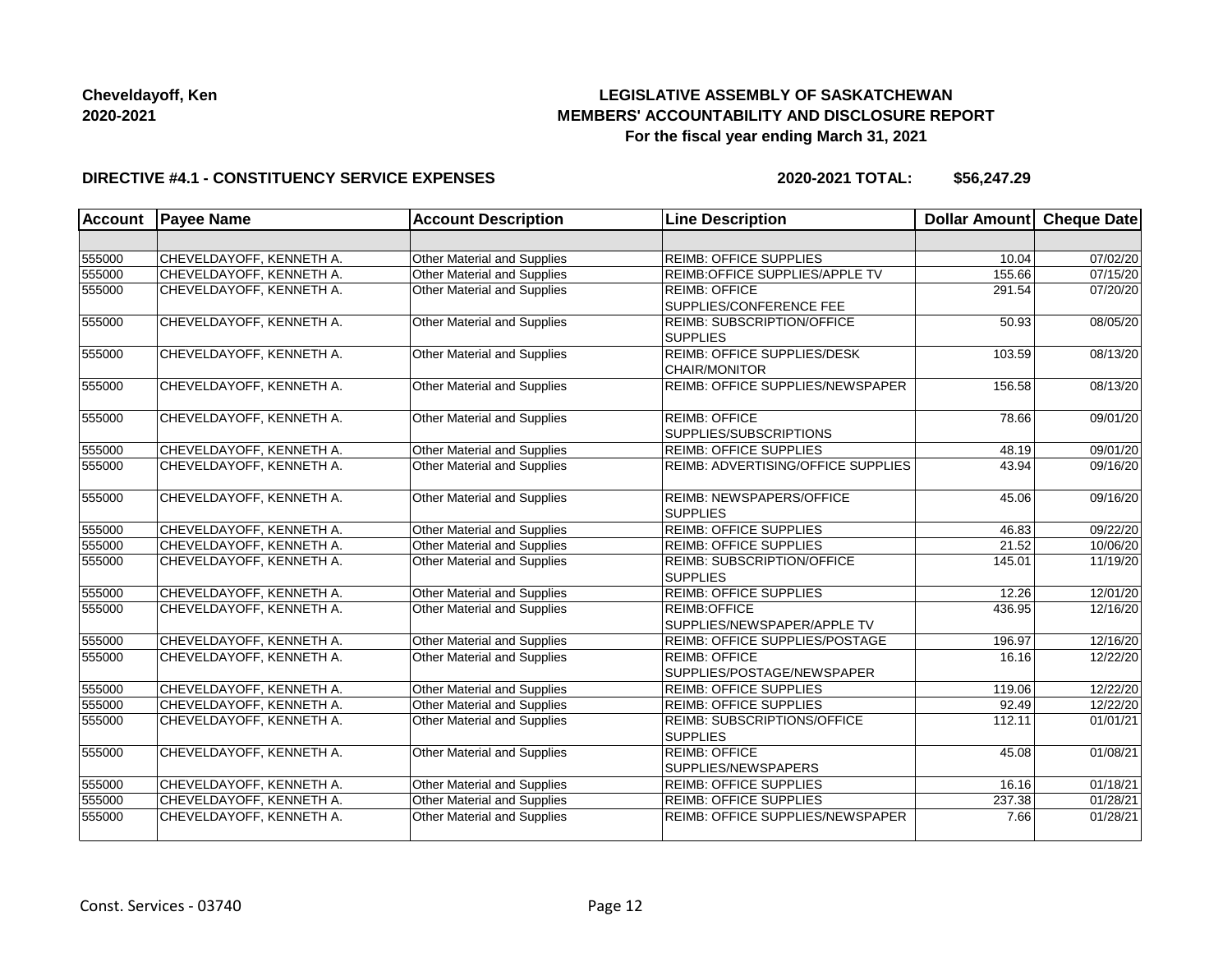# **LEGISLATIVE ASSEMBLY OF SASKATCHEWAN MEMBERS' ACCOUNTABILITY AND DISCLOSURE REPORT For the fiscal year ending March 31, 2021**

#### **DIRECTIVE #4.1 - CONSTITUENCY SERVICE EXPENSES**

| <b>Account</b> | <b>Payee Name</b>              | <b>Account Description</b>           | <b>Line Description</b>                                                     | <b>Dollar Amount</b> | <b>Cheque Date</b> |
|----------------|--------------------------------|--------------------------------------|-----------------------------------------------------------------------------|----------------------|--------------------|
|                |                                |                                      |                                                                             |                      |                    |
| 555000         | CHEVELDAYOFF, KENNETH A.       | Other Material and Supplies          | REIMB: ONLINE<br>SUBSCRIPTION/NEWSPAPERS/POSTAG<br><b>E/OFFICE SUPPLIES</b> | 54.70                | 02/09/21           |
| 555000         | CHEVELDAYOFF, KENNETH A.       | Other Material and Supplies          | REIMB: NEWSPAPER/OFFICE SUPPLIES                                            | 27.27                | 02/09/21           |
| 555000         | CHEVELDAYOFF, KENNETH A.       | Other Material and Supplies          | REIMB: NEWSPAPERS/OFFICE<br><b>SUPPLIES</b>                                 | 158.76               | 02/17/21           |
| 555000         | CHEVELDAYOFF, KENNETH A.       | Other Material and Supplies          | <b>REIMB: NEWSPAPERS/OFFICE</b><br><b>SUPPLIES</b>                          | 161.96               | 02/17/21           |
| 555000         | CHEVELDAYOFF, KENNETH A.       | Other Material and Supplies          | <b>REIMB: OFFICE SUPPLIES</b>                                               | 116.40               | 02/23/21           |
| 555000         | CHEVELDAYOFF, KENNETH A.       | Other Material and Supplies          | <b>REIMB: OFFICE</b><br>SUPPLIES/NEWSPAPERS                                 | 33.25                | 02/23/21           |
| 555000         | CHEVELDAYOFF, KENNETH A.       | Other Material and Supplies          | REIMB: MAPS/NEWSPAPERS/OFFICE<br><b>SUPPLIES</b>                            | 123.88               | 03/09/21           |
| 555000         | CHEVELDAYOFF, KENNETH A.       | Other Material and Supplies          | <b>REIMB: NEWSPAPERS/OFFICE</b><br><b>SUPPLIES</b>                          | 68.95                | 03/16/21           |
| 555000         | CHEVELDAYOFF, KENNETH A.       | Other Material and Supplies          | <b>REIMB: OFFICE</b><br>SUPPLIES/NEWSPAPERS                                 | 243.75               | 03/23/21           |
| 555000         | CHEVELDAYOFF, KENNETH A.       | <b>Other Material and Supplies</b>   | REIMB: NEWSPAPERS/OFFICE<br><b>SUPPLIES</b>                                 | 74.49                | 03/31/21           |
| 555000         | CHEVELDAYOFF, KENNETH A.       | Other Material and Supplies          | REIMB:<br>POSTAGE/NEWSPAPERS/OFFICE<br><b>SUPPLIES</b>                      | 48.49                | 03/31/21           |
| 555000         | CHEVELDAYOFF, KENNETH A.       | Other Material and Supplies          | <b>REIMB: OFFICE SUPPLIES</b>                                               | 19.58                | 03/31/21           |
| 555000         | PRAIRIE FUSION CONSULTING INC. | Other Material and Supplies          | IT SUPPORT/OFFICE SUPPLIES                                                  | 74.19                | 02/10/21           |
| 555000         | <b>WIRELESS AGE</b>            | Other Material and Supplies          | <b>OFFICE SUPPLIES GST EXEMPT</b>                                           | 50.24                | 02/18/21           |
| 564300         | CHEVELDAYOFF, KENNETH A.       | Computer Hardware - Exp.             | REIMB: OFFICE SUPPLIES/DESK<br><b>CHAIR/MONITOR</b>                         | 370.04               | 08/13/20           |
| 564300         | CHEVELDAYOFF, KENNETH A.       | Computer Hardware - Exp.             | <b>REIMB: IPAD</b>                                                          | 666.83               | 11/19/20           |
| 564300         | CHEVELDAYOFF, KENNETH A.       | Computer Hardware - Exp.             | <b>REIMB: IPAD</b>                                                          | $-666.83$            | 03/01/21           |
| 564300         | CHEVELDAYOFF, KENNETH A.       | Computer Hardware - Exp.             | REIMB: OFFICE SUPPLIES/DESK<br>CHAIR/MONITOR                                | $-370.04$            | 03/01/21           |
| 564300         | PRAIRIE FUSION CONSULTING INC. | Computer Hardware - Exp.             | KEYBOARD/MOUSE                                                              | 105.99               | 01/01/21           |
| 564600         | CHEVELDAYOFF, KENNETH A.       | Computer Software - Exp              | <b>REIMB: SOFTWARE</b>                                                      | 1,724.91             | 01/18/21           |
| 564600         | CHEVELDAYOFF, KENNETH A.       | Computer Software - Exp              | <b>REIMB: SOFTWARE</b>                                                      | $-1,724.91$          | 03/01/21           |
| 565200         | CHEVELDAYOFF, KENNETH A.       | Office Furniture and Equipment - Exp | REIMB:OFFICE SUPPLIES/APPLE TV                                              | 265.11               | 07/15/20           |
| 565200         | CHEVELDAYOFF, KENNETH A.       | Office Furniture and Equipment - Exp | <b>REIMB: OFFICE SUPPLIES/DESK</b><br>CHAIR/MONITOR                         | 332.99               | 08/13/20           |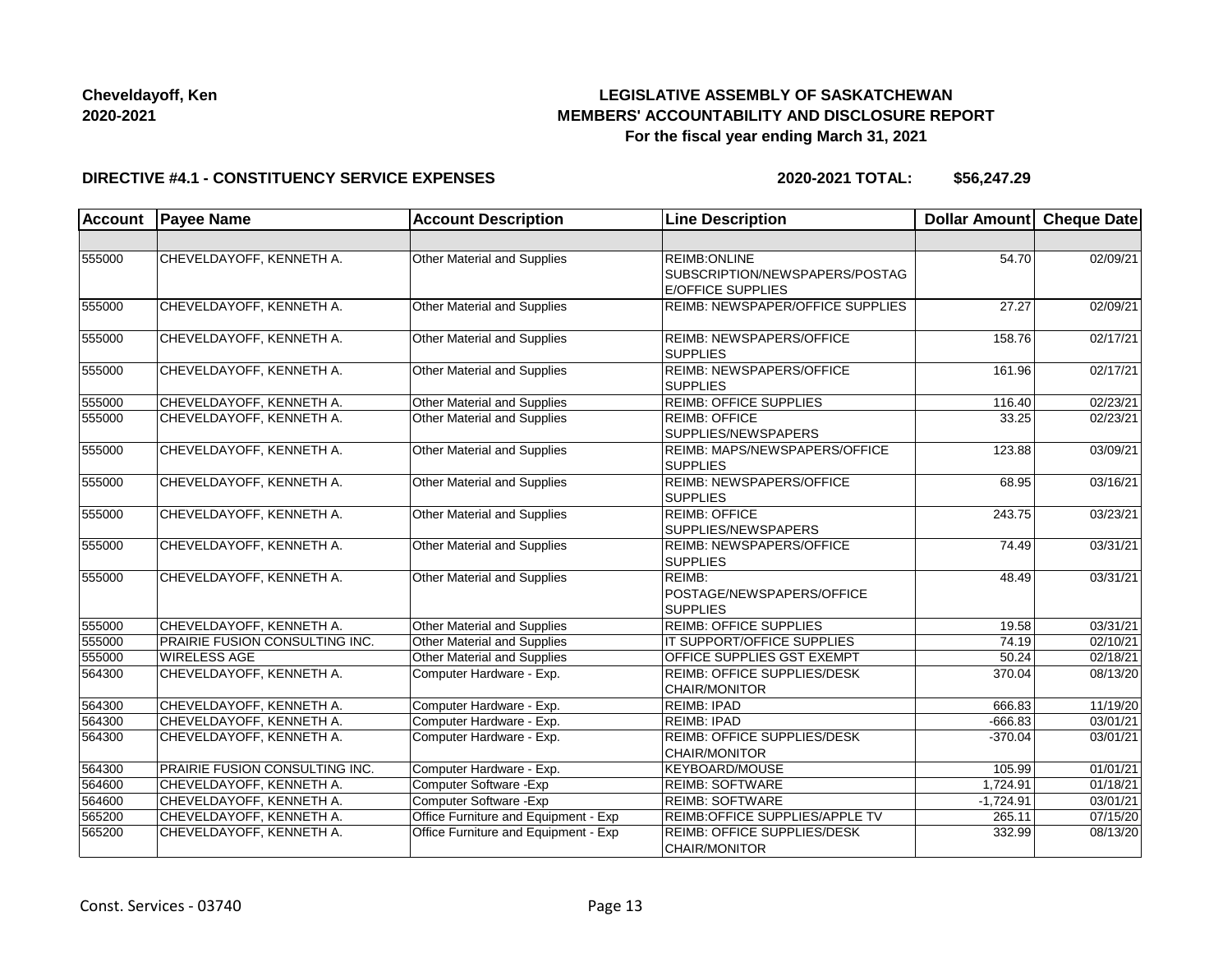# **LEGISLATIVE ASSEMBLY OF SASKATCHEWAN MEMBERS' ACCOUNTABILITY AND DISCLOSURE REPORT For the fiscal year ending March 31, 2021**

#### **DIRECTIVE #4.1 - CONSTITUENCY SERVICE EXPENSES**

| <b>Account</b> | <b>Payee Name</b>               | <b>Account Description</b>                  | <b>Line Description</b>            | Dollar Amount Cheque Date |          |
|----------------|---------------------------------|---------------------------------------------|------------------------------------|---------------------------|----------|
|                |                                 |                                             |                                    |                           |          |
| 565200         | <b>CHEVELDAYOFF, KENNETH A.</b> | <b>Office Furniture and Equipment - Exp</b> | REIMB:OFFICE                       | 265.11                    | 12/16/20 |
|                |                                 |                                             | SUPPLIES/NEWSPAPER/APPLE TV        |                           |          |
| 565200         | <b>CHEVELDAYOFF, KENNETH A.</b> | Office Furniture and Equipment - Exp        | <b>REIMB: OFFICE SUPPLIES/DESK</b> | $-332.99$                 | 03/01/21 |
|                |                                 |                                             | CHAIR/MONITOR                      |                           |          |
| 565200         | <b>WIRELESS AGE</b>             | Office Furniture and Equipment - Exp        | <b>CELL PHONE</b>                  | 580.18                    | 01/01/21 |
| 565200         | <b>WIRELESS AGE</b>             | Office Furniture and Equipment - Exp        | <b>CELL PHONE</b>                  | $-508.79$                 | 03/01/21 |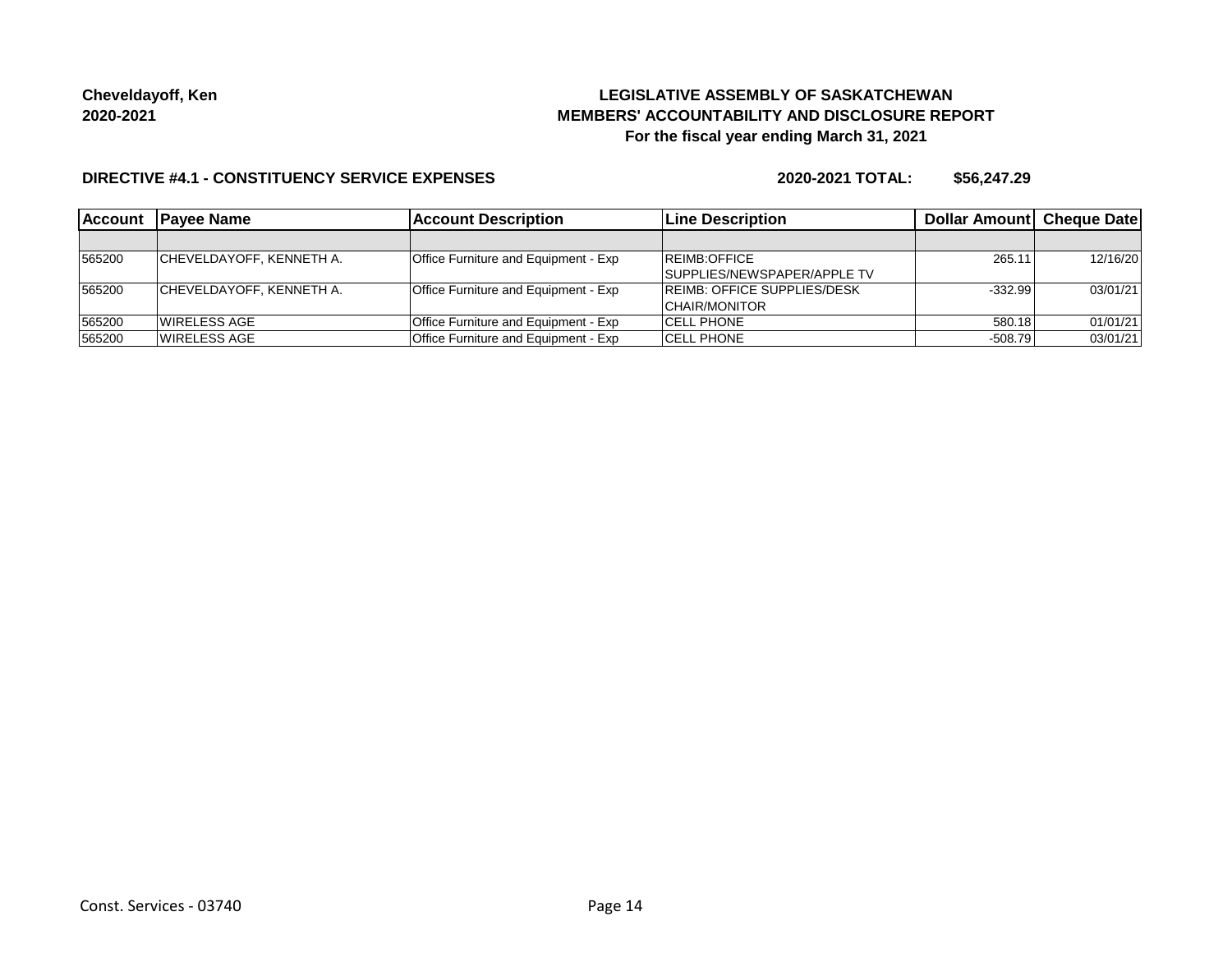# **LEGISLATIVE ASSEMBLY OF SASKATCHEWAN MEMBERS' ACCOUNTABILITY AND DISCLOSURE REPORT For the fiscal year ending March 31, 2021**

#### **DIRECTIVE #6 - CONSTITUENCY ASSISTANT EXPENSES**

**2020-2021 TOTAL: \$53,787.51**

| <b>Account</b> | <b>Payee Name</b>  | <b>Account Description</b>    | Dollar Amount Cheque Date |          |
|----------------|--------------------|-------------------------------|---------------------------|----------|
|                |                    |                               |                           |          |
| 513000         | TOUPIN, BRIANNE D  | Out-of-Scope Permanent        | 0.00                      | 04/01/20 |
| 513000         | TOUPIN, BRIANNE D  | Out-of-Scope Permanent        | $-416.00$                 | 04/13/20 |
| 513000         | TOUPIN, BRIANNE D  | Out-of-Scope Permanent        | 2,080.00                  | 04/14/20 |
| 513000         | TOUPIN, BRIANNE D  | Out-of-Scope Permanent        | 2,080.00                  | 05/01/20 |
| 513000         | TOUPIN, BRIANNE D  | Out-of-Scope Permanent        | 2,080.00                  | 05/13/20 |
| 513000         | TOUPIN, BRIANNE D  | Out-of-Scope Permanent        | 2,080.00                  | 05/27/20 |
| 513000         | TOUPIN, BRIANNE D  | Out-of-Scope Permanent        | 2,080.00                  | 06/10/20 |
| 513000         | TOUPIN, BRIANNE D  | Out-of-Scope Permanent        | 2,080.00                  | 06/24/20 |
| 513000         | TOUPIN, BRIANNE D  | Out-of-Scope Permanent        | 2,080.00                  | 07/08/20 |
| 513000         | TOUPIN, BRIANNE D  | Out-of-Scope Permanent        | 2,080.00                  | 07/22/20 |
| 513000         | TOUPIN, BRIANNE D  | Out-of-Scope Permanent        | 1,560.00                  | 08/05/20 |
| 513000         | TOUPIN, BRIANNE D  | Out-of-Scope Permanent        | 1,560.00                  | 08/19/20 |
| 513000         | TOUPIN, BRIANNE D  | Out-of-Scope Permanent        | 1,560.00                  | 09/02/20 |
| 513000         | TOUPIN, BRIANNE D  | Out-of-Scope Permanent        | 1,560.00                  | 09/16/20 |
| 513000         | TOUPIN, BRIANNE D  | Out-of-Scope Permanent        | 1,560.00                  | 10/01/20 |
| 513000         | TOUPIN, BRIANNE D  | Out-of-Scope Permanent        | 1,092.00                  | 10/06/20 |
| 513000         | TOUPIN, BRIANNE D  | Out-of-Scope Permanent        | 1,560.00                  | 11/10/20 |
| 513000         | TOUPIN, BRIANNE D  | Out-of-Scope Permanent        | 1,560.00                  | 11/24/20 |
| 513000         | TOUPIN, BRIANNE D  | Out-of-Scope Permanent        | 1,560.00                  | 12/09/20 |
| 513000         | TOUPIN, BRIANNE D  | Out-of-Scope Permanent        | 1,560.00                  | 12/22/20 |
| 513000         | TOUPIN, BRIANNE D  | Out-of-Scope Permanent        | 1,560.00                  | 01/06/21 |
| 513000         | TOUPIN, BRIANNE D  | Out-of-Scope Permanent        | 1,560.00                  | 01/20/21 |
| 513000         | TOUPIN, BRIANNE D  | Out-of-Scope Permanent        | 1,560.00                  | 02/03/21 |
| 513000         | TOUPIN, BRIANNE D  | Out-of-Scope Permanent        | 1,560.00                  | 02/17/21 |
| 513000         | TOUPIN, BRIANNE D  | Out-of-Scope Permanent        | 1,560.00                  | 03/03/21 |
| 513000         | TOUPIN, BRIANNE D  | Out-of-Scope Permanent        | 1,560.00                  | 03/17/21 |
| 513000         | TOUPIN, BRIANNE D  | Out-of-Scope Permanent        | 1,560.00                  | 03/30/21 |
| 513000         | TOUPIN, BRIANNE D  | Out-of-Scope Permanent        | 477.09                    | 04/09/21 |
| 514300         | JOHNSON, BRANDON R | Part-Time/Permanent Part-Time | 0.00                      | 08/19/20 |
| 514300         | JOHNSON, BRANDON R | Part-Time/Permanent Part-Time | 1,855.04                  | 08/19/20 |
| 514300         | JOHNSON, BRANDON R | Part-Time/Permanent Part-Time | 927.52                    | 09/02/20 |
| 514300         | JOHNSON, BRANDON R | Part-Time/Permanent Part-Time | 927.52                    | 09/16/20 |
| 514300         | JOHNSON, BRANDON R | Part-Time/Permanent Part-Time | 1,391.28                  | 10/01/20 |
| 514300         | JOHNSON, BRANDON R | Part-Time/Permanent Part-Time | 371.01                    | 10/06/20 |
| 514300         | JOHNSON, BRANDON R | Part-Time/Permanent Part-Time | 556.51                    | 11/10/20 |
| 514300         | JOHNSON, BRANDON R | Part-Time/Permanent Part-Time | 556.51                    | 11/24/20 |
| 514300         | JOHNSON, BRANDON R | Part-Time/Permanent Part-Time | 927.52                    | 12/09/20 |
| 514300         | JOHNSON, BRANDON R | Part-Time/Permanent Part-Time | 1,113.02                  | 12/22/20 |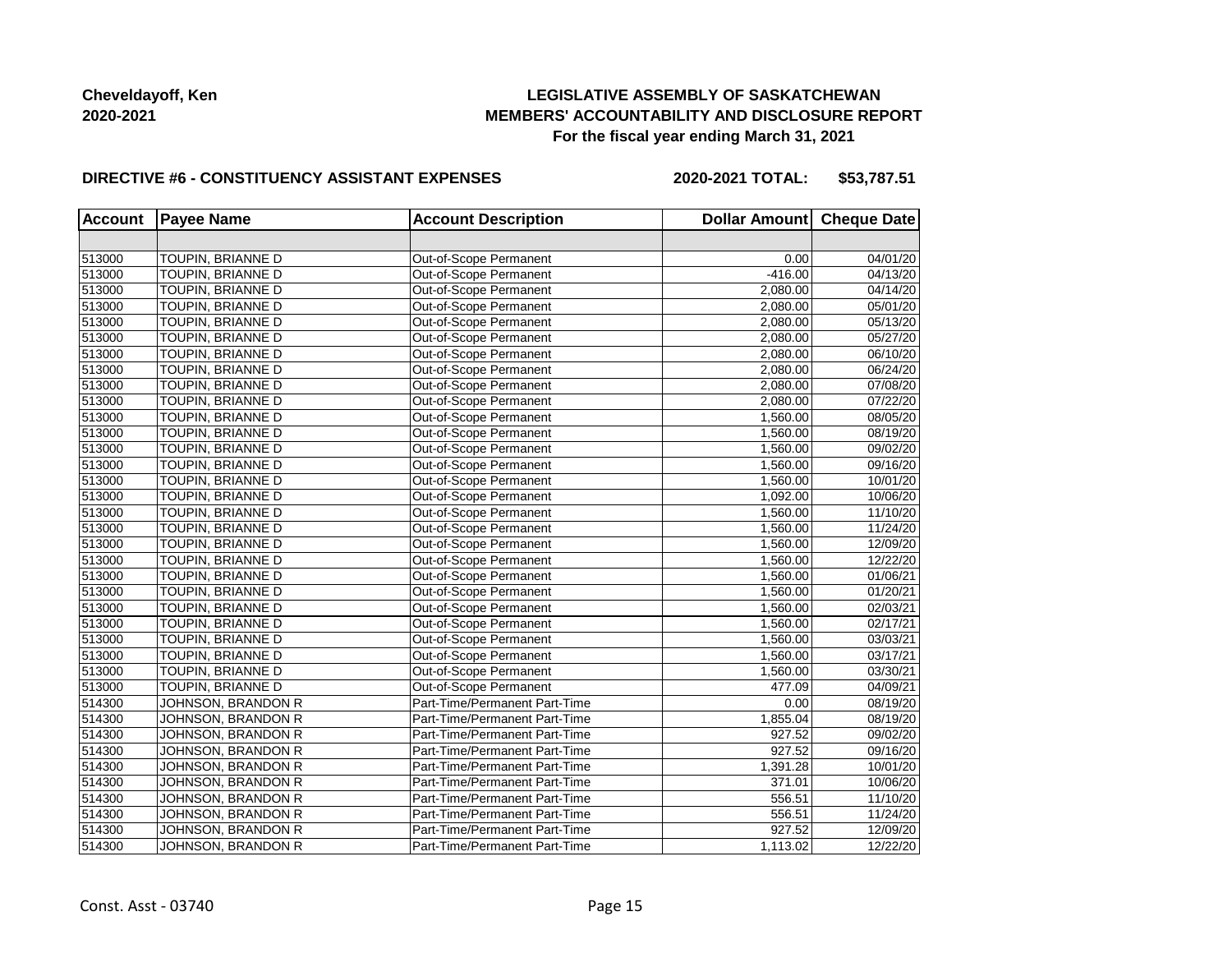# **LEGISLATIVE ASSEMBLY OF SASKATCHEWAN MEMBERS' ACCOUNTABILITY AND DISCLOSURE REPORT For the fiscal year ending March 31, 2021**

#### **DIRECTIVE #6 - CONSTITUENCY ASSISTANT EXPENSES**

**2020-2021 TOTAL: \$53,787.51**

| l Account | <b>Payee Name</b>         | <b>Account Description</b>       | Dollar Amount Cheque Date |          |
|-----------|---------------------------|----------------------------------|---------------------------|----------|
|           |                           |                                  |                           |          |
| 514300    | <b>JOHNSON, BRANDON R</b> | Part-Time/Permanent Part-Time    | 649.26                    | 01/06/21 |
| 514300    | JOHNSON, BRANDON R        | Part-Time/Permanent Part-Time    | 556.51                    | 01/20/21 |
| 519900    | None (Default)            | Change in Y/E Accrued Empl Leave | $-509.60$                 | 04/20/20 |
|           |                           | Entitlements                     |                           |          |
| 519900    | None (Default)            | Change in Y/E Accrued Empl Leave | 1.712.32                  | 04/14/21 |
|           |                           | Entitlements                     |                           |          |